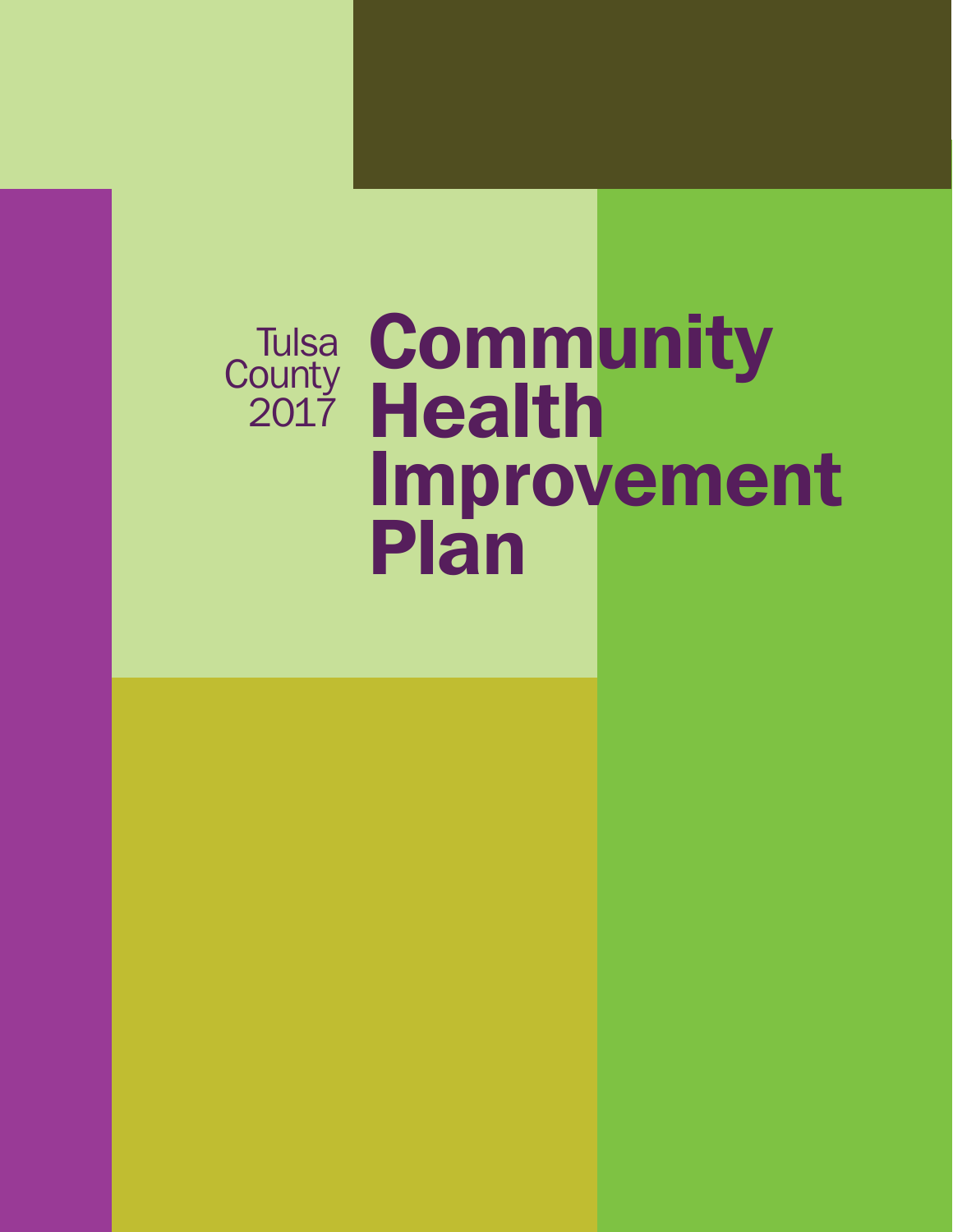### Letter from the Executive Director of the Tulsa Health Department

### Dear Neighbors:

First, I must thank the residents of Tulsa County, for their participation, candor and insight into the health issues and concerns they have for themselves, their families, and their neighbors as we conducted the Community Health Needs Assessment (CHNA) survey and the follow-up focus groups. From these enlightening sources of data and discussion, a team of individuals from organizations across all of Tulsa County were given the opportunity to hear about, learn about and dig deeply into the health concerns our neighbors face as individuals and as a part of their own communities.

Second, I must thank the steering committee. Their commitment to making Tulsa County the healthiest county in Oklahoma is strengthening partnerships and leveraging resources to the maximum potential to positively impact health in Tulsa County through two priority areas:

- Access to Health Resources
- Health Education & Education Systems

Third, to the task forces, who collaboratively developed the action steps to be taken to improve the lives of all people in Tulsa County in the communities where they live, work, learn, play and worship. These teams identified gaps as well as great opportunities where we can create healthier communities and greater quality of life.

Lastly, to health leaders, policymakers, business partners and most importantly, you the reader – this report is a call to action. A call to step up, address and improve your own health, your community's health, and the health of the people you serve. I invite you to engage in this process with other like-minded health leaders and engage in our non-profit, Pathways to Health, which will be leading the charge to become the healthiest county. Be a champion for better health outcomes in our communities.

Respectfully, Bruce Dart, Ph.D. Executive Director, Tulsa Health Department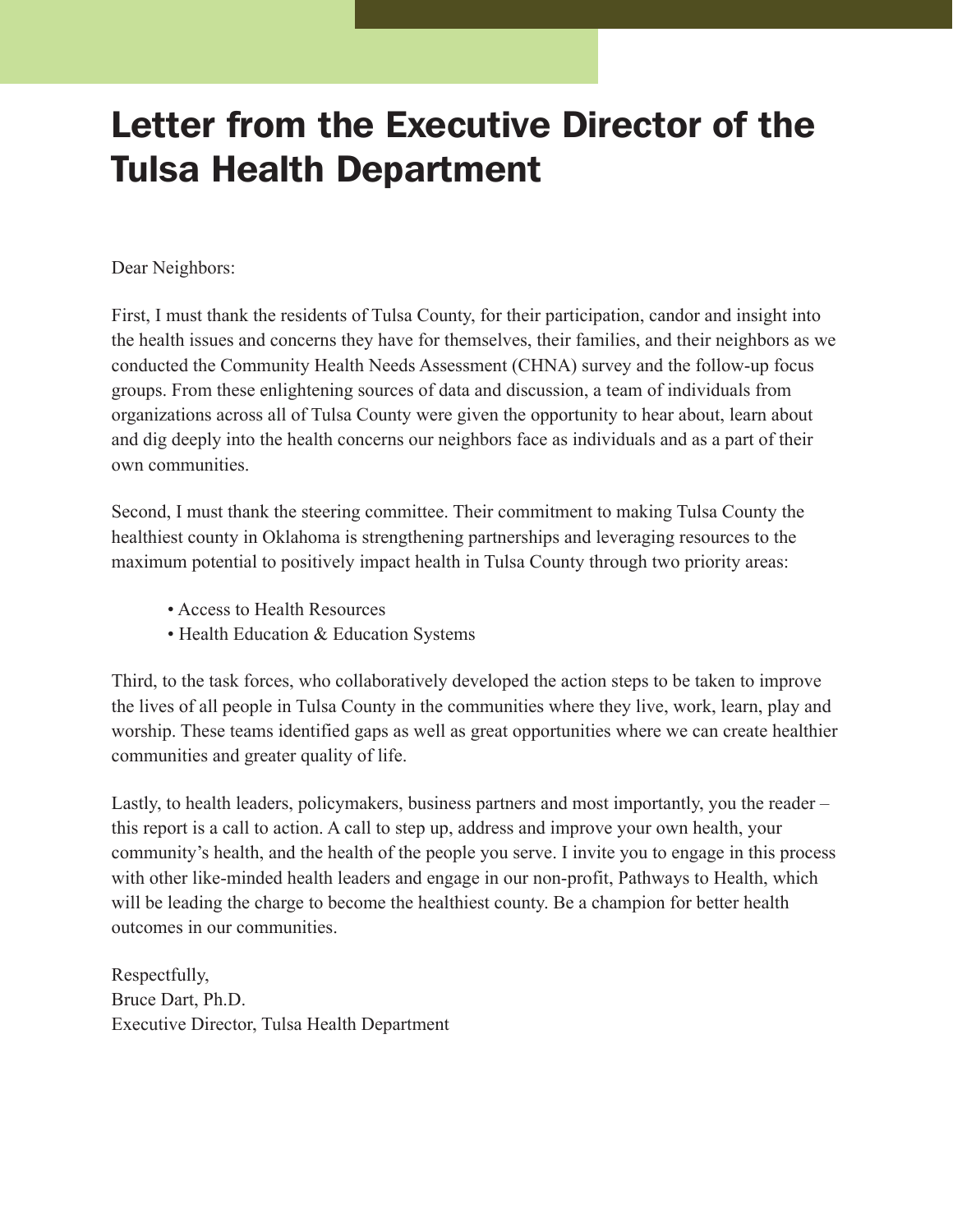### Table of Contents

#### **Vision & Goal | 4**

### **Stakeholder Involvement and Methods Used | 5**

 Community Partners | 5 Data Overview | 6 Steering Committee | 6 Task Forces | 7 Action Plans | 7

### **Action Plan: Health Education and Education Systems | 8**

 Nutrition Education | 9 Educational Attainment | 10 Health Systems Literacy | 11

### **Action Plan: Access to Health Resources | 12**

 Housing and Transportation | 13 Health Care Access | 14 Food Access | 15

#### **Implementation | 16**

 Pathways to Health | 16 Measurements | 16

**Conclusion | 17**

#### **Acknowledgements | 17**

- **Appendix A | 18**
- **Appendix B | 21**
- **Appendix C | 22**
- **Appendix D | 23**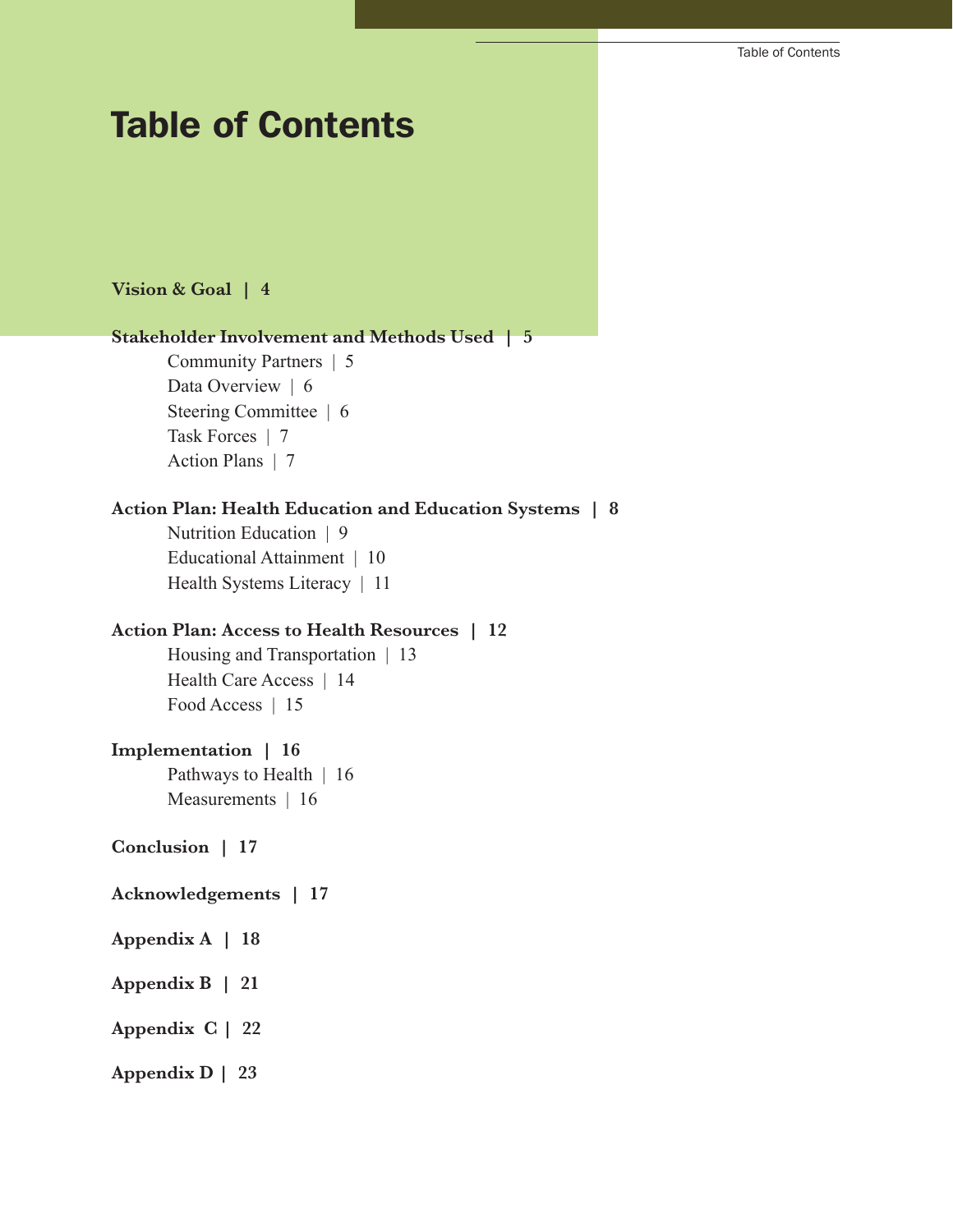### Vision

Collectively designed for and by residents and community partners, the Tulsa County Community Health Improvement Plan (CHIP) illustrates the pathway to improve the health and well-being of all Tulsa County residents over the next three years.

### **Goal**

To be the healthiest county in Oklahoma.

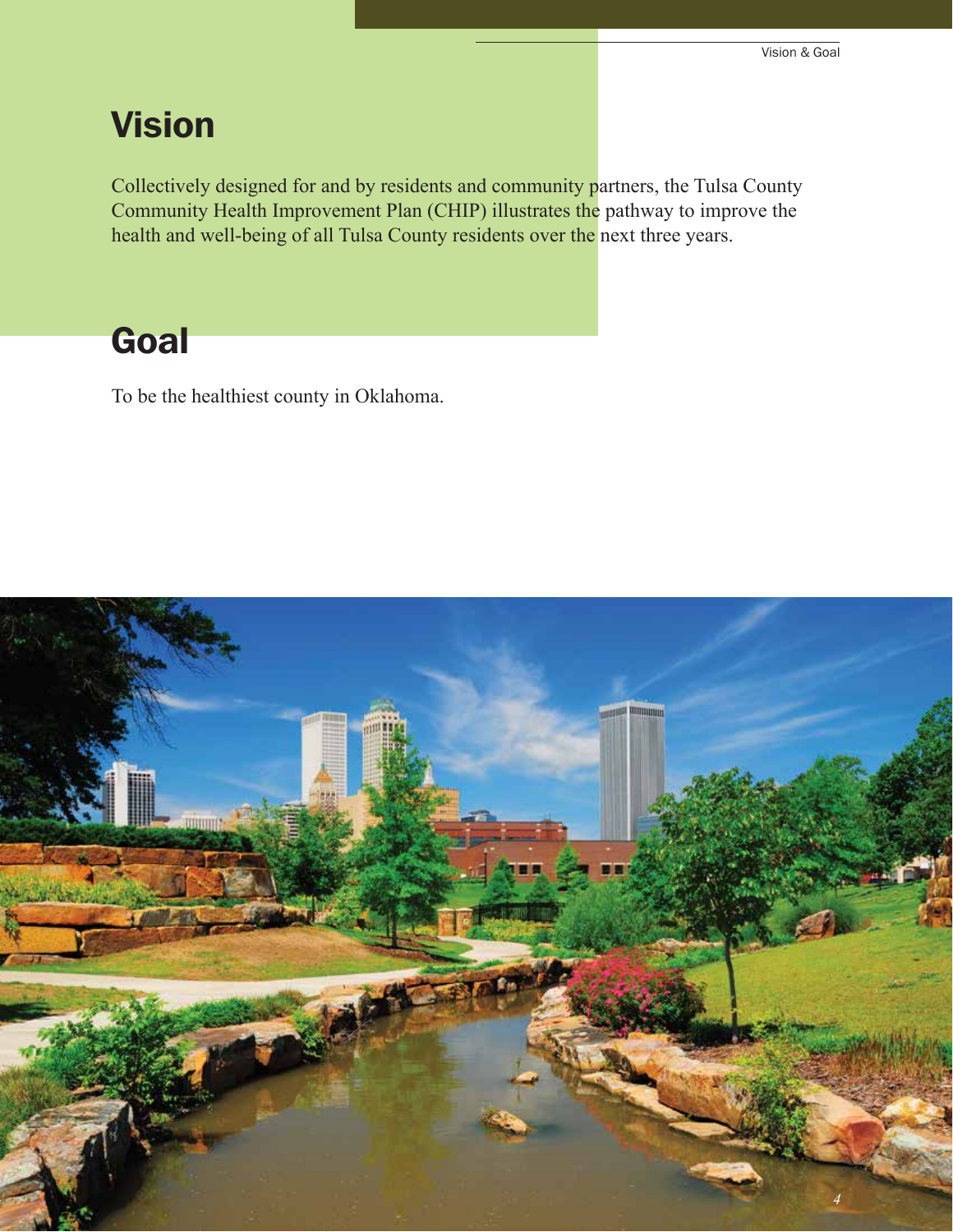### Stakeholder Involvement and Methods Used

#### **Community Partners**

One lesson the Tulsa Health Department (THD) learned in the development and implementation of the 2013 Tulsa County CHIP was that not enough cross-sector, multi-disciplinary participation and engagement occurred, and this largely contributed to a standalone report with minimal measurable impact. Thus, when planning for this CHIP process, a concerted effort was made to ensure a diverse group of community partners were engaged from the beginning and committed to ongoing participation through planning to implementation.

Research on best practices and other communities' CHIP strategies evolved into a framework that THD established and executed. Three primary teams were given specific and tangible responsibilities: the core team, the steering committee and the task forces. Membership in each team is detailed in Appendix A.

The core team functioned primarily as the facilitator and project manager for the CHIP development process. The team members serve on THD's accreditation team and represent various disciplines and occupations.

The steering committee was comprised of community partner leaders, decision makers and project managers. More than 40 organizations were represented on the steering committee and represented a diverse group of

> sectors and disciplines. Steering committee members completed commitment letters as a form of documented dedication to the CHIP development process and annual measurement activities *(see Appendix B)*.



### **CHIP Steering Committee Members**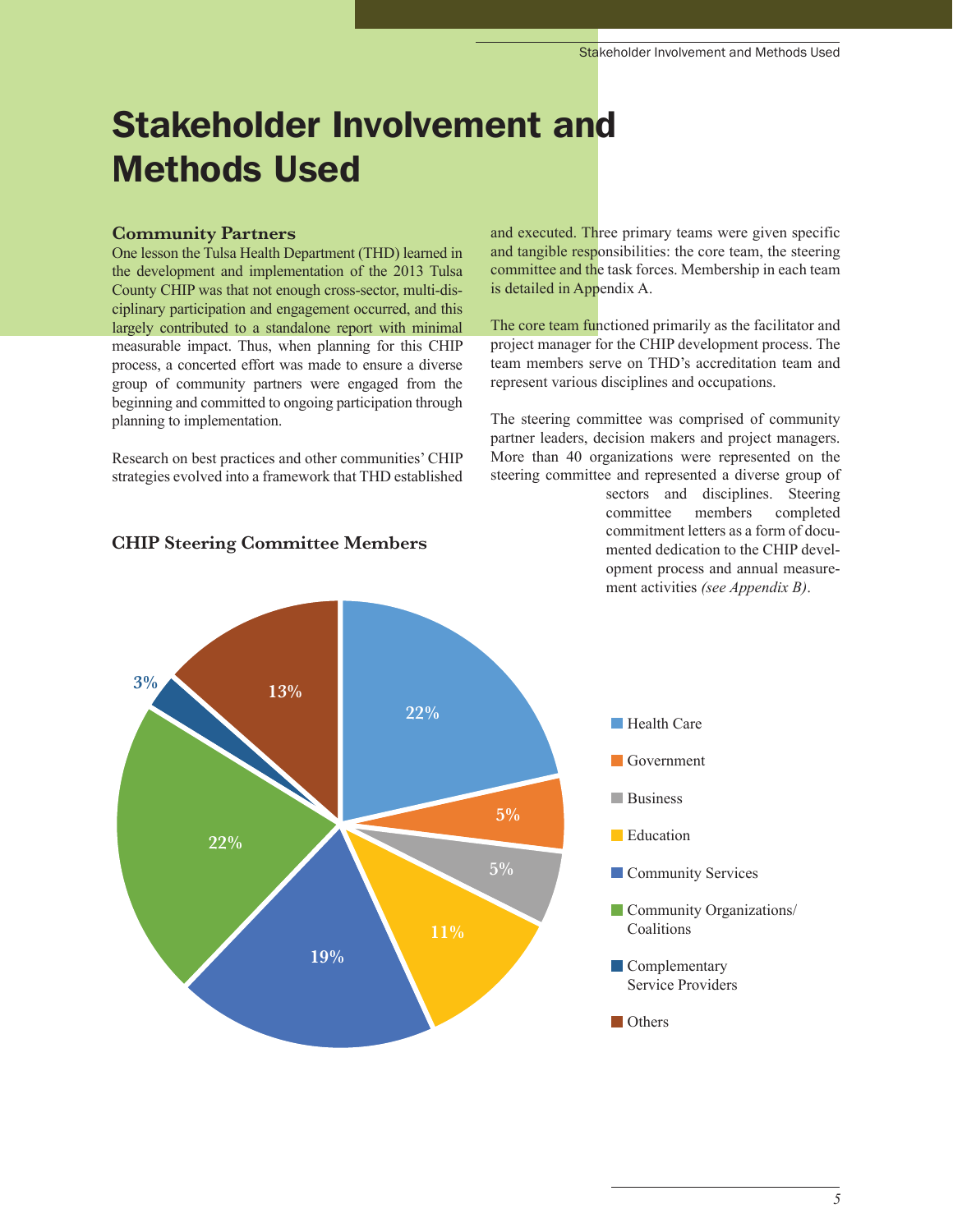The task forces, access to health resources and health education and education systems, comprised of more than 50 individuals with intimate knowledge and experience of health improvement work across Tulsa County. Their expertise and networks proved invaluable in the development of the activities and objectives of the CHIP, as well as the collection of baseline data.

#### **Data Overview**

A Community Health Needs Assessment (CHNA) and follow-up focus groups were made possible through partnerships THD established with the local non-profit hospital systems and a philanthropic organization. These two assessments provided the quantitative and qualitative data that informed the steering committee and task forces of the community's greatest health concerns and perceived needs. Full reports of both assessments are available on THD's website.

The CHNA was conducted by a third-party university selected through a bid process and comprised of a random digit dial telephone/cell phone survey of 79 questions, completed by more than 2,400 residents of Tulsa County. The survey asked respondents about their health status, behaviors and perceptions. Respondents were stratified into eight regions of Tulsa County, based on ZIP codes and commonly recognized communities (Appendix C). Twenty-seven health concerns were identified, the top five of which were:

- 1. Poor diet / inactivity
- 2. Chronic diseases
- 3. Alcohol / drug abuse
- 4. Access to health care
- 5. Tobacco use

At the completion of the CHNA analysis, residents were recruited to participate in focus groups, two per each region, totaling 16 focus groups. The focus groups were conducted by a third-party public relations firm also selected through a bid process. The focus groups asked participants to self-identify health concerns in their communities, followed by facilitated discussion of the health concerns raised and perceived barriers to health. The top five focus group health concerns were:

- 1. Affordability and access to quality health care
- 2. Obesity and link to chronic diseases
- 3. Mental health services
- 4. Elderly care
- 5. Lack of health education

#### **Steering Committee**

In order to prioritize health concerns into CHIP priority areas, the steering committee completed a series of quality improvement tools, borrowed from Denver's CHIP process. Participants completed a Burden and Preventability two-by-two table of the top health concerns the community shared through the CHNA and focus groups. As individuals, each participant placed a dot on the table indicating where they thought the level of burden the health concern has on Tulsa County (x-axis) and how preventable they considered that health concern (y-axis). After completing this exercise on all fifteen tables, the core team collected the tables, calculated the results of each health concern to deduce the top five focus areas (depicted on the next page), which were:

- 1. Lack of education
- 2. Poor diet / inactivity
- 3. Access to healthy foods / groceries
- 4. Access to health care
- 5. Teen pregnancy

At the following steering committee meeting, these results were shared and the group completed a second quality improvement tool, similar to the first and also borrowed from Denver's CHIP, but with two major differences: 1—the group completed the exercise together and had to reach consensus on each dot's placement; 2—Instead of Burden/Preventability, the group considered Ability to Change / Health Impact. Definitions for each were discussed overall as the group moved through each of the top five focus areas:

- Health impact (x-axis): If improved, to what degree would this focus area improve overall community health?
- Ability to change (y-axis): To what degree is it feasible that the partners in our community have the control and influence to make the changes necessary to see improvement in this focus area?

The results of this exercise and follow-up discussion brought the steering committee to an overall consensus that the top four areas are interdependent, and therefore, a themed approach to handling all four was most appropriate. Thus, two priority areas emerged:

- Lack of Education (later renamed to Health Education and Education Systems)
- Access to Health Resources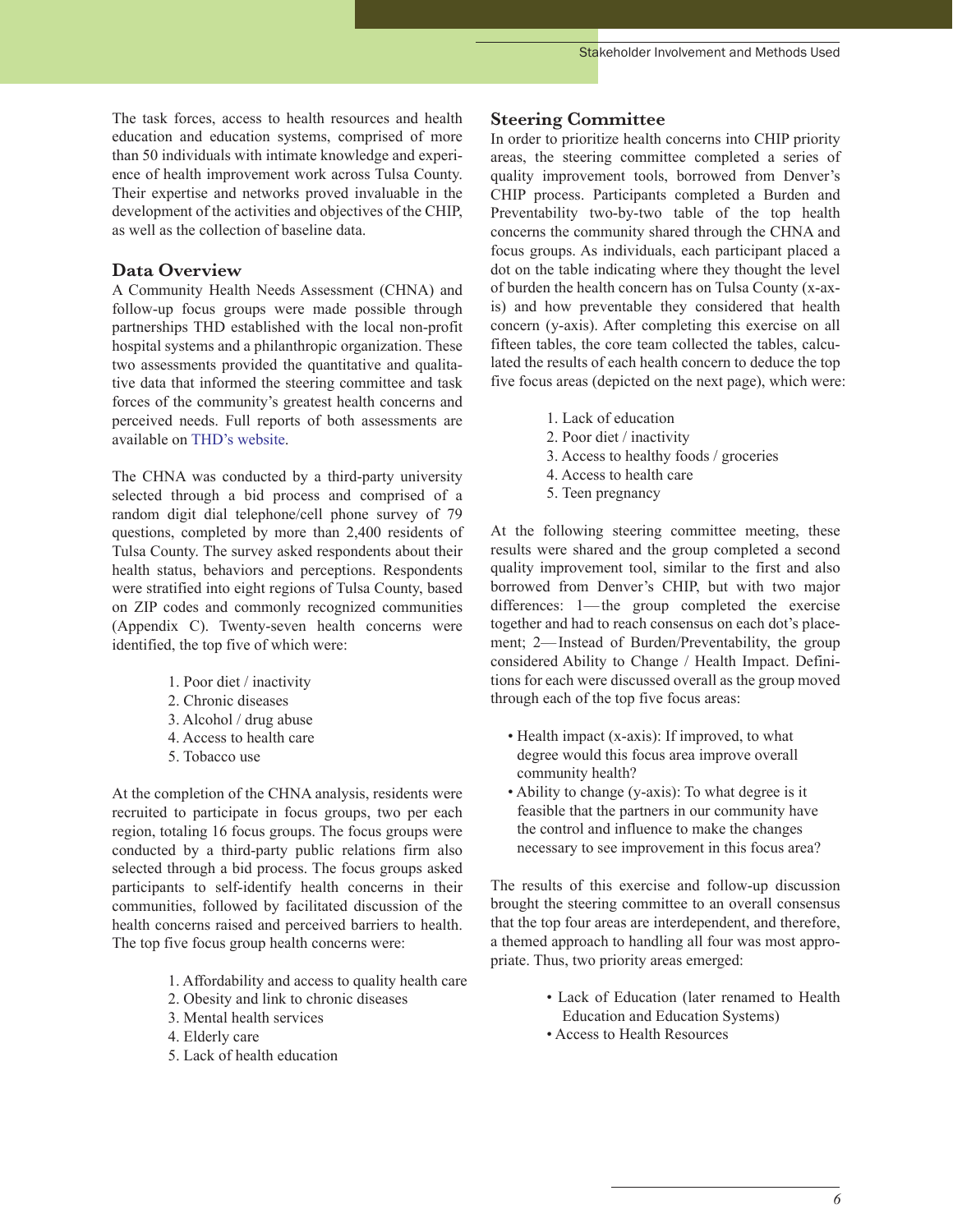### **Steering Committee Burden & Preventably Exercise**



#### **Task Forces**

After the top two priorities were selected, members and organizations in the steering committee were recruited into two task forces—one for each priority. Several organizations had representation in both task forces.

The task forces met and shared information about community assets and resources, health initiatives and interventions, and other opportunities and programs to address the top two priorities. Task force members completed homework on the activities and programs with which they were most familiar, collected baseline data and data sources, and the teams aggregated these activities and programs into three objective areas addressing three overall goals for each priority area. This information was then organized into the action plans. The data source information is available in Appendix D.

#### **Action Plans**

The action plans were developed by the corresponding task force for both priority areas. Consideration for state and national priorities were also considered in the development of the action plans. Healthy People 2020 and the Oklahoma Health Improvement Plan 2020 were consulted. Special attention was paid to the Robert Wood Johnson Foundation's County Health Rankings, particularly because the Tulsa County CHIP goal is to become the healthiest county in Oklahoma. Thus, alignment of CHIP goals with the County Health Rankings was included in the action plans.

These action plans include goals and strategies to address the two priority areas of the CHIP:

- Health Education and Education Systems
- Access to Health Resources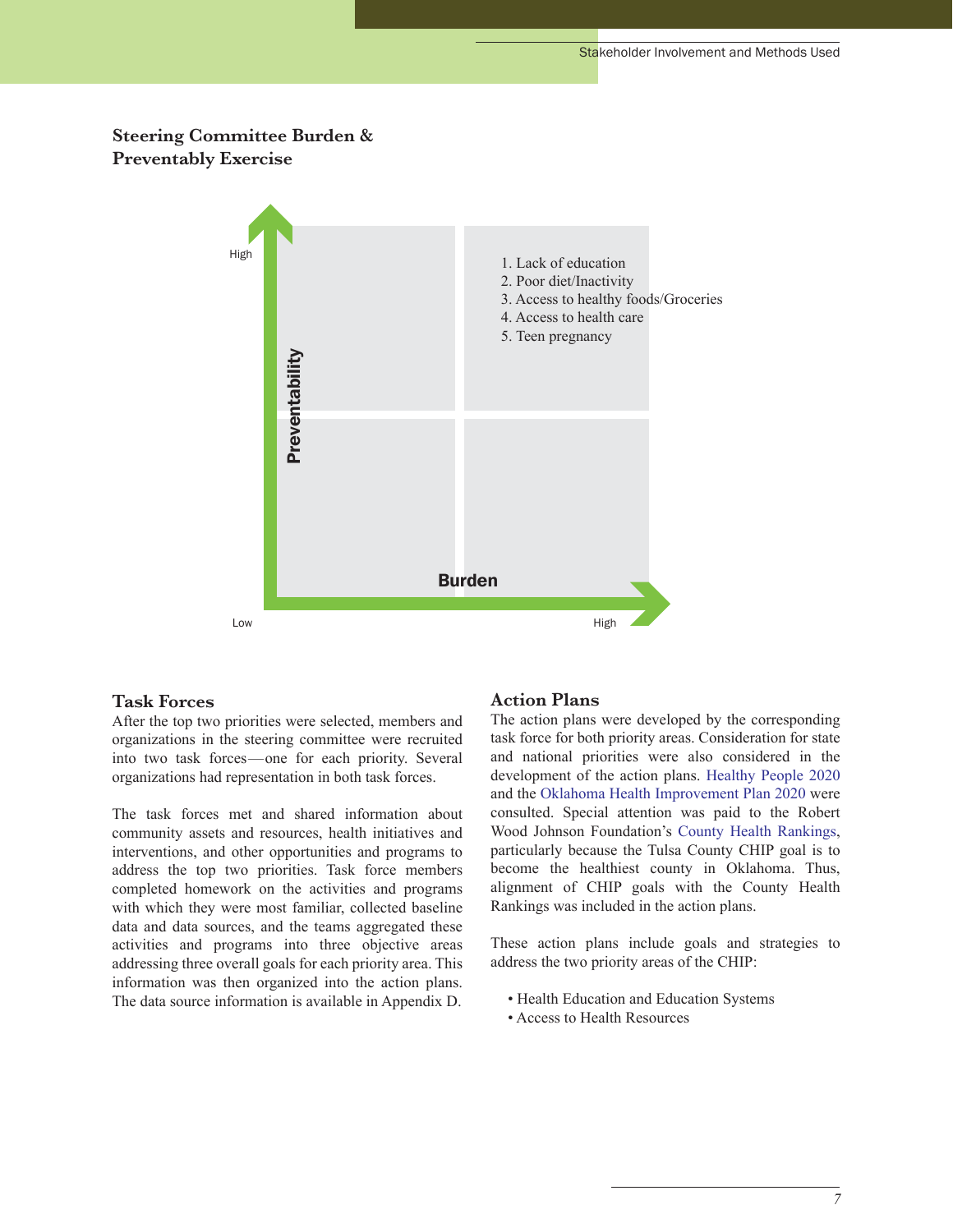### Action Plan: Health Education and Education Systems

The goal of this priority area is to increase health education, develop a healthy workforce and create health policies. This action plan is divided into three main objectives in order to meet these goals:



**Nutrition Education Educational Attainment Health Systems Literacy**

Each objective outlines focus areas and strategies to address the issues, in order to improve health in Tulsa County for all residents.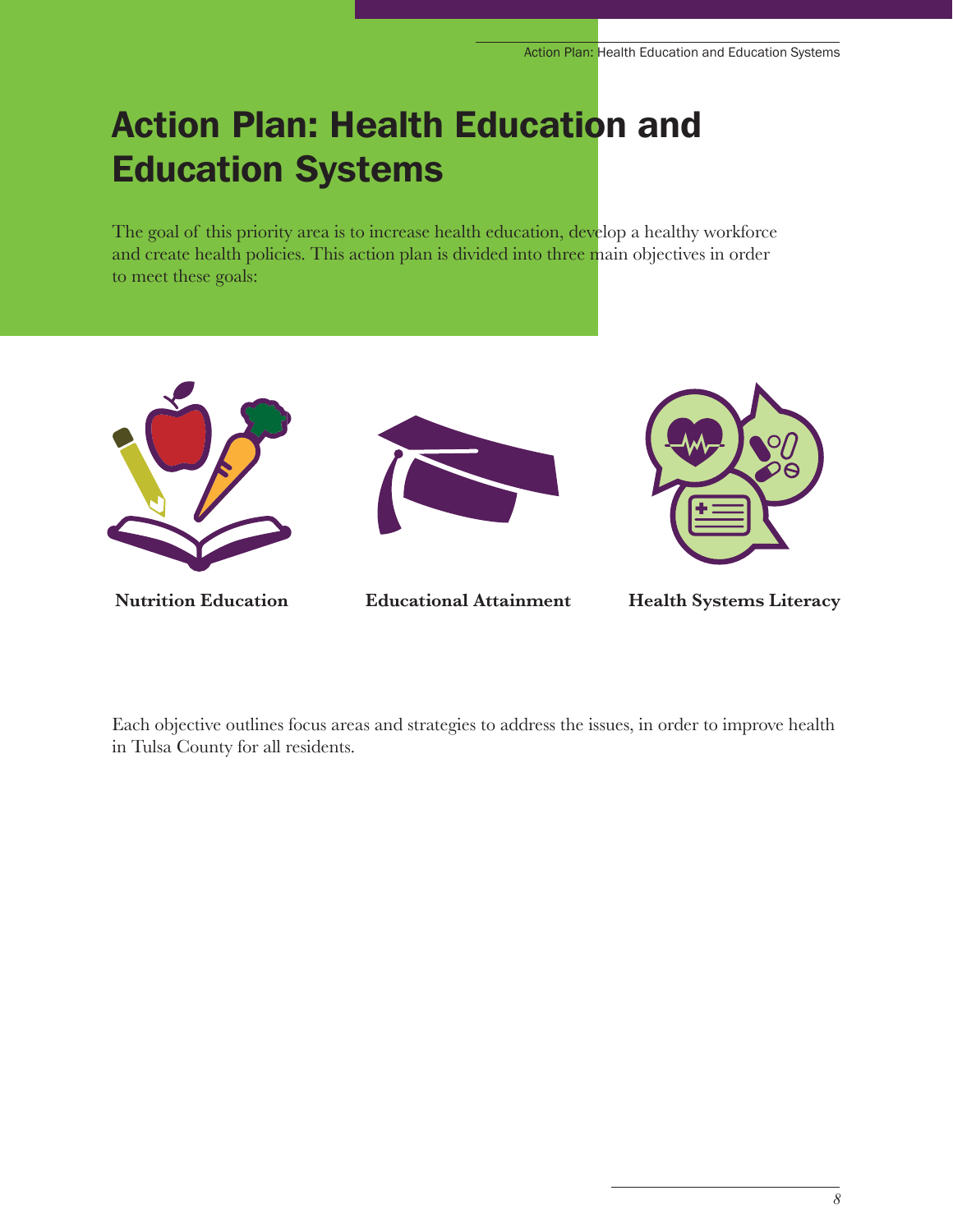### Nutrition Education

| <b>Focus</b>                                     | <b>Strategies</b>                                                                                                                                                                                                                                                       |                                                                                                                                                                                             |
|--------------------------------------------------|-------------------------------------------------------------------------------------------------------------------------------------------------------------------------------------------------------------------------------------------------------------------------|---------------------------------------------------------------------------------------------------------------------------------------------------------------------------------------------|
| Cooking<br><b>Demonstrations</b>                 | •Ensure 10% of healthy cooking<br>demonstrations occur in ZIP<br>codes with poor health outcomes.<br>•Increase number of cooking<br>demonstrations participation<br>by 10%.<br>•Identify existing cooking<br>demonstrations (including reach)                           | •Standardize evaluation measures.<br>•Identify number of available<br>outlets for cooking demonstrations<br>(live, TV, online, etc.).                                                       |
|                                                  | and formalize partnerships<br>through memorandum of<br>understanding (MOUs).                                                                                                                                                                                            |                                                                                                                                                                                             |
| <b>Diabetic Cooking</b><br><b>Demonstrations</b> | •Increase the number of cooking<br>demonstrations focusing on<br>diabetic cooking by 10%.<br>•Identify existing diabetic<br>cooking diabetic demonstrations<br>(including reach) and formalize<br>partnerships through MOUs.                                            | •Standardize evaluation measures of<br>diabetic cooking demonstrations.<br>•Identify the number of available<br>outlets for diabetic cooking<br>demonstrations (live, TV,<br>online, etc.). |
| <b>Tulsa Food</b><br><b>Security Council</b>     | •Increase number of SNAP<br>recipients at farmers' markets<br>and mobile grocers by 10%.<br>•Identify all places that<br>accept SNAP.<br>•Increase distribution methods of<br>educational materials about<br>SNAP acceptance at farmers'<br>markets and Mobile Grocers. | •Develop plan for SNAP recipients<br>to be connected to transportation to<br>farmers' markets accepting SNAP.                                                                               |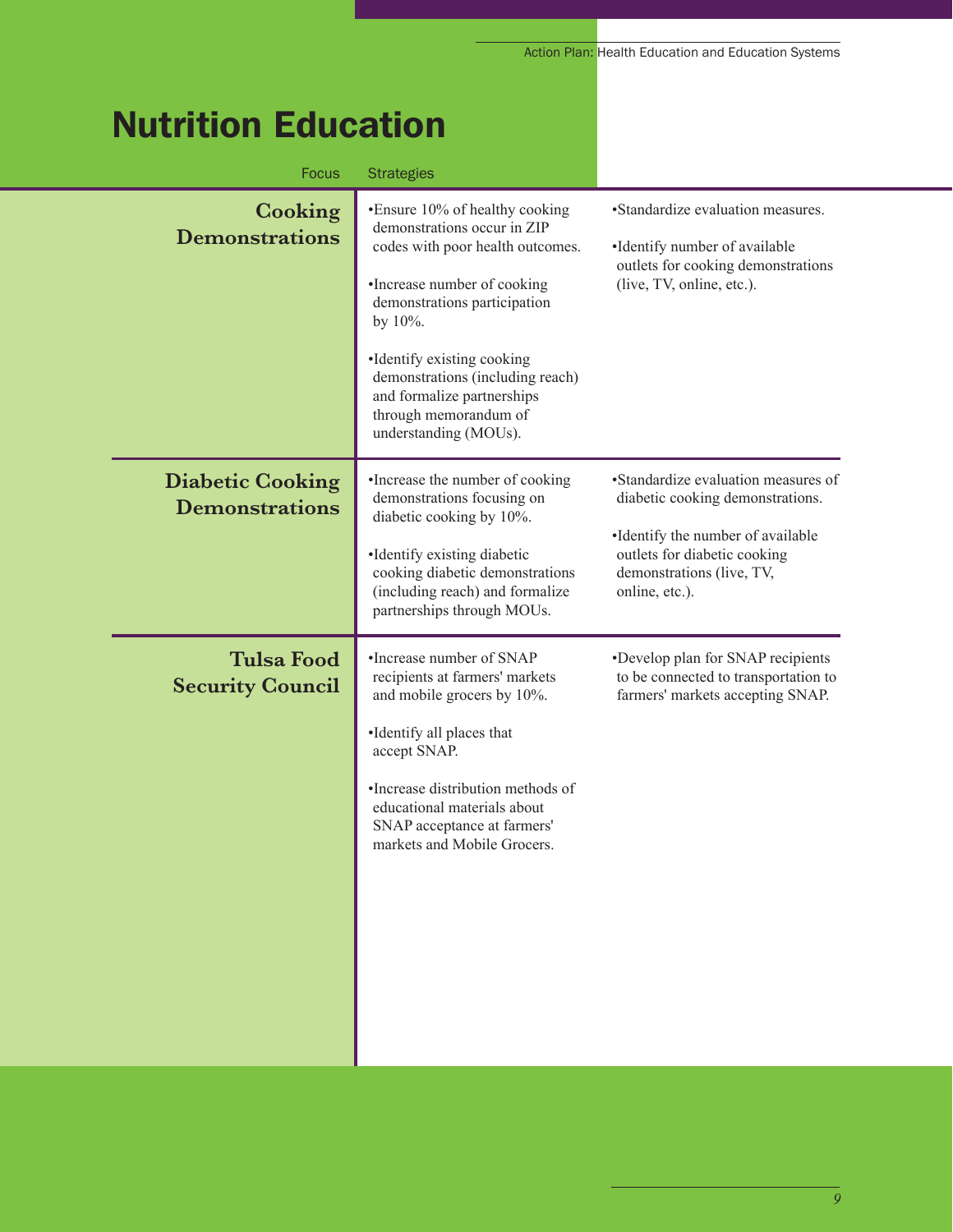### Educational Attainment

| <b>Focus</b>                                | <b>Strategies</b>                                                                                                                                                                                                                         |                                                                                                                                                                                                                            |
|---------------------------------------------|-------------------------------------------------------------------------------------------------------------------------------------------------------------------------------------------------------------------------------------------|----------------------------------------------------------------------------------------------------------------------------------------------------------------------------------------------------------------------------|
| <b>Career Track Training</b>                | •Increase number of diverse<br>students participating in a career<br>track training program by 10%<br>(high school students and adults).<br>•Increase number of job<br>placements by 10%.                                                 | •Evaluate the number of students<br>participating in a workforce<br>training program.<br>•Increase educational opportunities<br>about job training programs in<br>Tulsa County to students and<br>local businesses.        |
| <b>Risky Behavior</b><br>Prevention         | •Decrease reported risky<br>behaviors of students by<br>$10\%$ (K-12).<br>•Increase number of students<br>participating in programming<br>focused on reducing risky<br>behaviors by 10%                                                   | •Identify all evaluated measures of<br>students engaging in risky<br>behaviors (drug, alcohol abuse,<br>pregnancy, bullying, etc.).<br>•Educate decision makers of<br>benefits of risky behavior reduction<br>programming. |
| <b>After School</b><br><b>Opportunities</b> | •Increasing the number of after<br>school/summer opportunities in<br>underserved areas by 10%.                                                                                                                                            | •Identify, type, and map all free<br>or reduced after school/summer<br>opportunities in Tulsa<br>County $(K-12)$ .                                                                                                         |
| Educational<br><b>Attainment</b>            | •Increase early childhood<br>education enrollment by 10%.<br>•Increase pre-K enrollment<br>by 10%.                                                                                                                                        | •Identify all available Early<br>Childhood Center (ECC) and pre-K<br>opportunities in Tulsa County.<br>•Increase educational awareness<br>about available ECC and<br>pre-K opportunities.                                  |
| <b>Action Based</b><br>Learning             | •Increase the number of school<br>districts with policies that<br>promote action based learning<br>within the classroom in ZIP<br>codes with poorest health<br>outcomes by 2.<br>•Identify schools that promote<br>action based learning. | •Develop educational materials for<br>in-class action based learning.<br>•Identify funding opportunities for<br>action based learning /action based<br>learning labs.                                                      |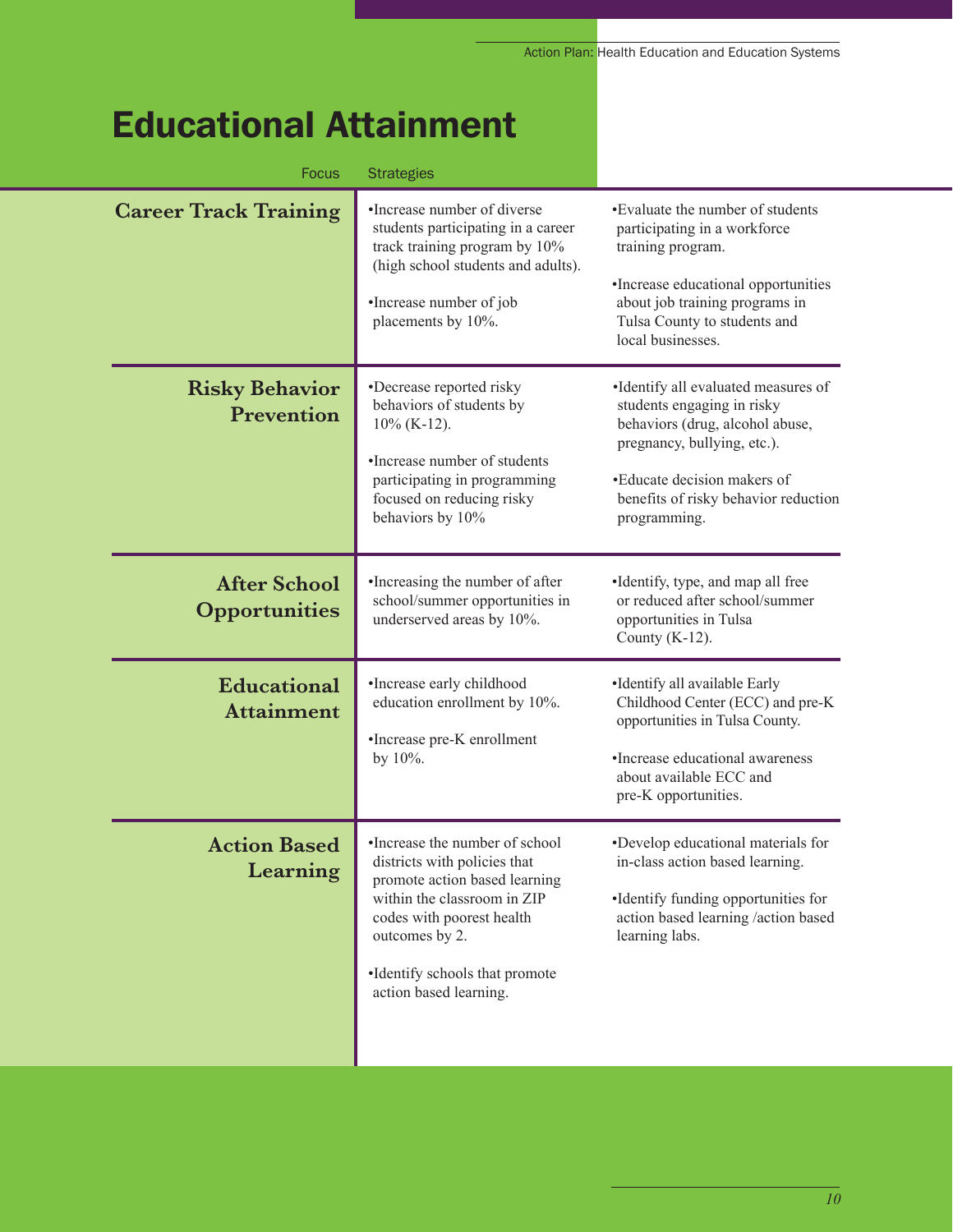### Health Systems Literacy

| <b>Focus</b>                                                             | <b>Strategies</b>                                                                                                                                                                                                                                                                    |                                                                                                                                                                                                                       |
|--------------------------------------------------------------------------|--------------------------------------------------------------------------------------------------------------------------------------------------------------------------------------------------------------------------------------------------------------------------------------|-----------------------------------------------------------------------------------------------------------------------------------------------------------------------------------------------------------------------|
| <b>Health Policy &amp; HIAs</b>                                          | •Increase the number of<br>municipalities that have policies<br>promoting positive health<br>impacts by 5.<br>•Identify partners and<br>opportunities to provide<br>education to policy<br>makers/elected officials regarding<br>the importance of Health in All<br>Policies (HiAP). | •Standardize use of Health Policy<br>and Health Impact Assessments<br>(HIAs) as an educational tool to<br>illustrate health benefits of specific<br>policies, programs and projects.                                  |
| <b>Health Care Coverage</b><br>Enrollment                                | •Increase number enrolled in<br>health care insurance coverage<br>to 90%.<br>•Identify all community<br>resources for health care<br>coverage enrollment.                                                                                                                            | •Identify populations<br>without insurance.<br>•Develop evaluation measures to<br>collect standardized enrollment<br>activity data.                                                                                   |
| <b>Health Literacy &amp;</b><br><b>Community Health</b><br><b>Worker</b> | •Increase the number of<br>motivational interviewing<br>network of trainers (MINT) in<br>Tulsa County to 13.<br>•Increase the number of health<br>professionals assisting clients<br>in navigating health systems<br>by 10%.                                                         | •Develop educational materials to<br>promote use of motivational<br>interviewing & navigating health<br>systems.<br>•Identify training opportunities for<br>motivational interviewing &<br>navigating health systems. |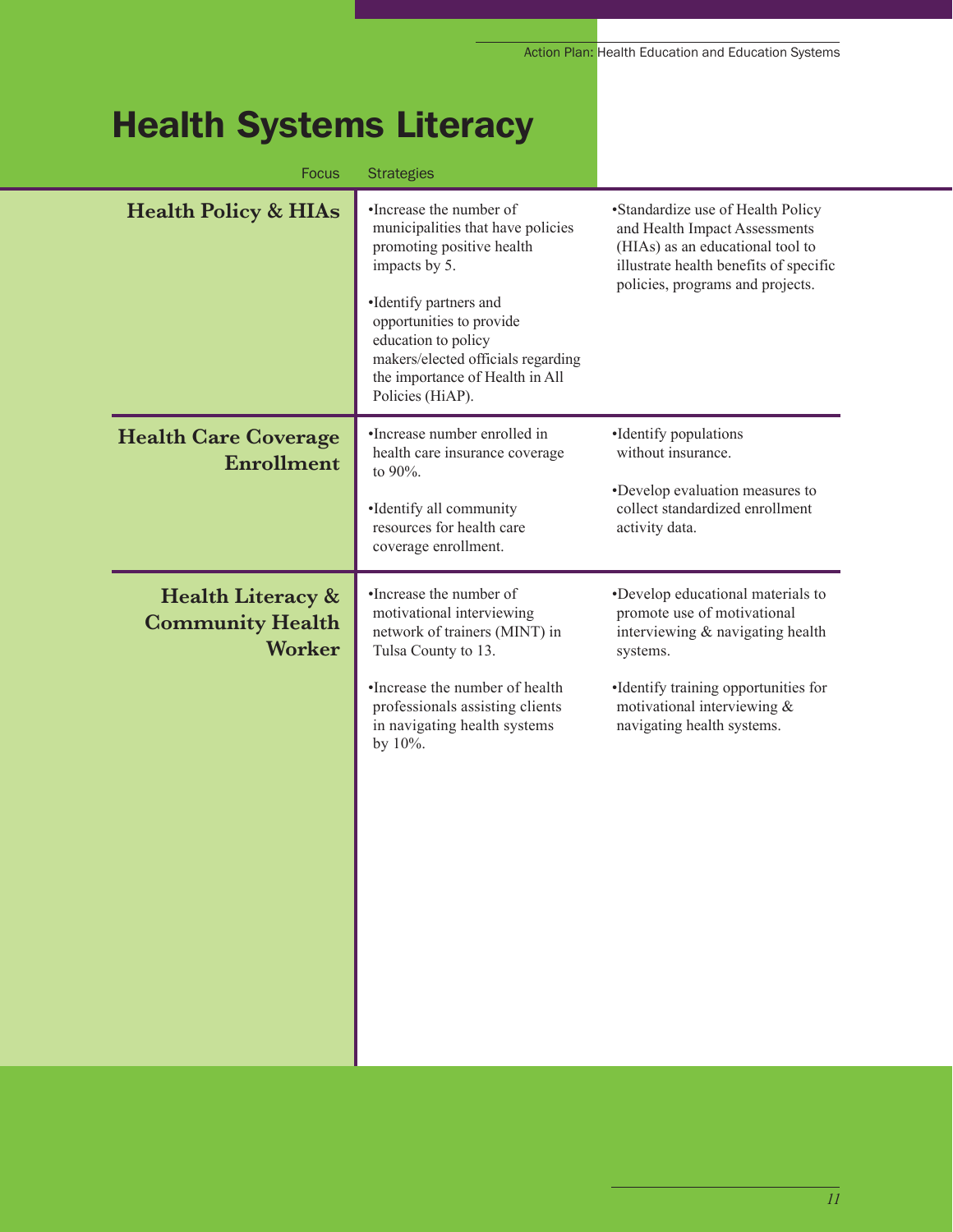### Action Plan: Access to Health Resources

The goal of this priority area is to increase access to clinical health care, decrease access barriers, and increase access to healthy foods and environments. This action plan is divided into three main objectives in order to meet these goals:







**Housing and Transportation Health Care Access Food Access**

Each objective outlines focus areas and strategies to address the issues, in order to improve health in Tulsa County for all residents.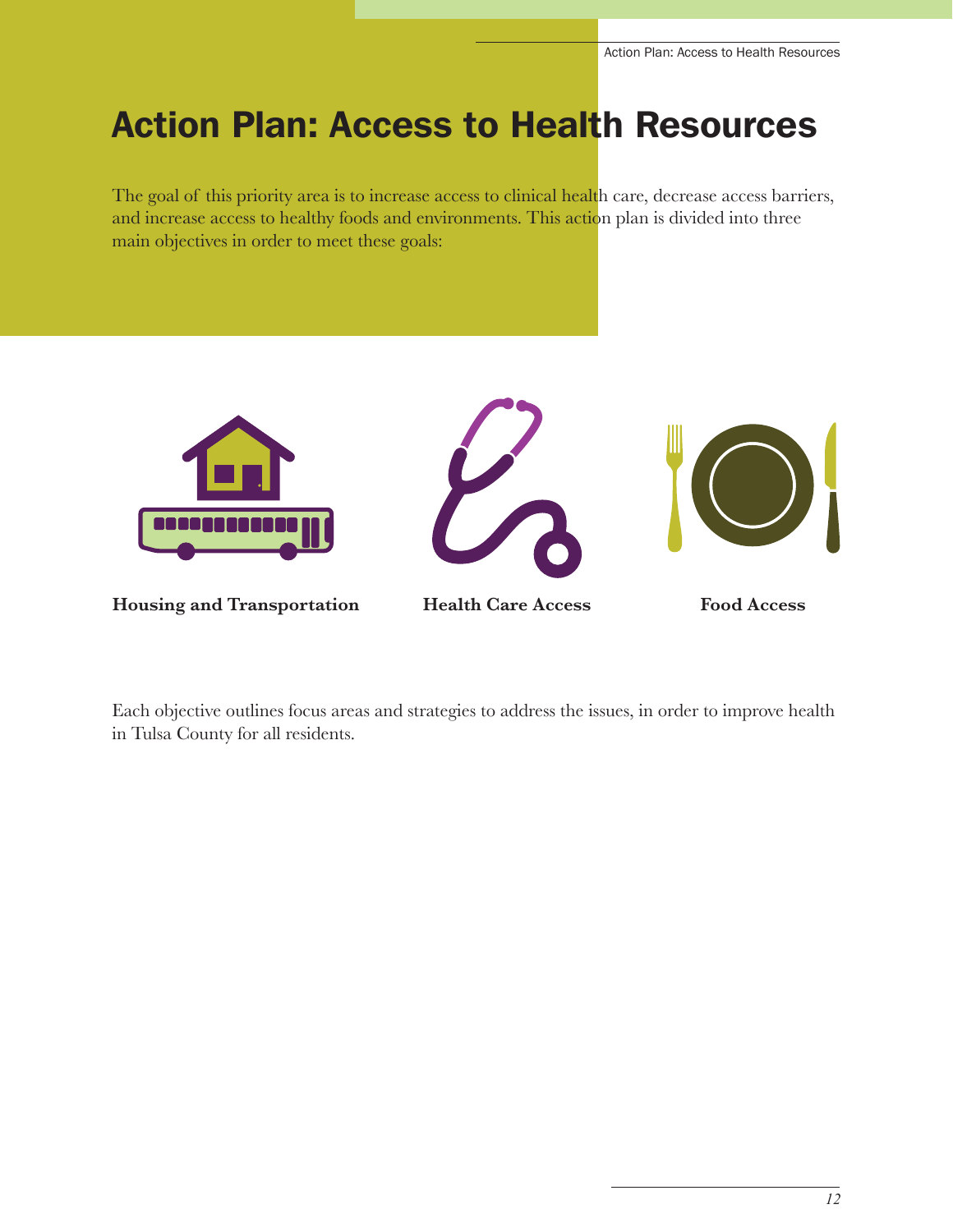### Housing and Transportation

| <b>Focus</b>                                                           | <b>Strategies</b>                                                                                                                                                                                                                                                                              |                                                                                                                                                                                                                                                                                                      |
|------------------------------------------------------------------------|------------------------------------------------------------------------------------------------------------------------------------------------------------------------------------------------------------------------------------------------------------------------------------------------|------------------------------------------------------------------------------------------------------------------------------------------------------------------------------------------------------------------------------------------------------------------------------------------------------|
| <b>Adequate housing</b><br>(Project Revive and<br><b>HUD/Housing</b> ) | •Increase the number of adequate,<br>low-income and affordable<br>housing options in Tulsa by 10%.<br>•Identify best practice definitions<br>for adequate housing.<br>•Identify areas of poor housing<br>based on complaint data<br>and/or vacant/abandoned<br>housing studies.                | •Establish relationships with cities,<br>developers and/or elected officials<br>to encourage mixed-income<br>developments in local<br>comprehensive plans.<br>•Identify educational opportunities<br>for health professionals regarding<br>how housing & health intersect.                           |
| <b>Land Use</b>                                                        | •Increase the number of<br>cities/county to 3 that<br>incorporate health assessment<br>into the development process.<br>•Develop a criteria for 'healthy<br>developments.'<br>•Establish MOAs with cities/city<br>planners to utilize healthy<br>development checklist in<br>planning process. | •Develop process to track<br>developments/redevelopments in<br>Tulsa County.<br>•Identify educational opportunities<br>to educate elected officials and/or<br>individuals about healthy<br>community benefits.                                                                                       |
| <b>Public Transportation</b><br>(Fast Forward)                         | •Increase the number of people who<br>utilize public transportation by 5%.<br>•Implement a strategy to ensure<br>bikeability, walkability and<br>accessibility of Bus Rapid<br>Transit corridors.                                                                                              | •Coordinate with Tulsa Bike Share<br>to advocate for bike stations<br>near public transit in areas of<br>greater disparity.                                                                                                                                                                          |
| <b>Active Transportation</b><br>(GO Plan)                              | •Complete 10% of GO Plan<br>recommended miles of on-street<br>bicycle facilities in Tulsa County.<br>•Increase the number of miles<br>of sidewalks in Tulsa County<br>by 10%.<br>•Increase the number of<br>Complete Streets policies in<br>Tulsa County by 2.                                 | •Develop a strategy to advocate for<br>health in the implementation of<br><b>Context Sensitve Solutions (CSS)</b><br>in areas of poor health outcomes.<br>•Develop a strategy with identified<br>partners to advocate for Complete<br>Streets policies and implementation<br>in Tulsa County cities. |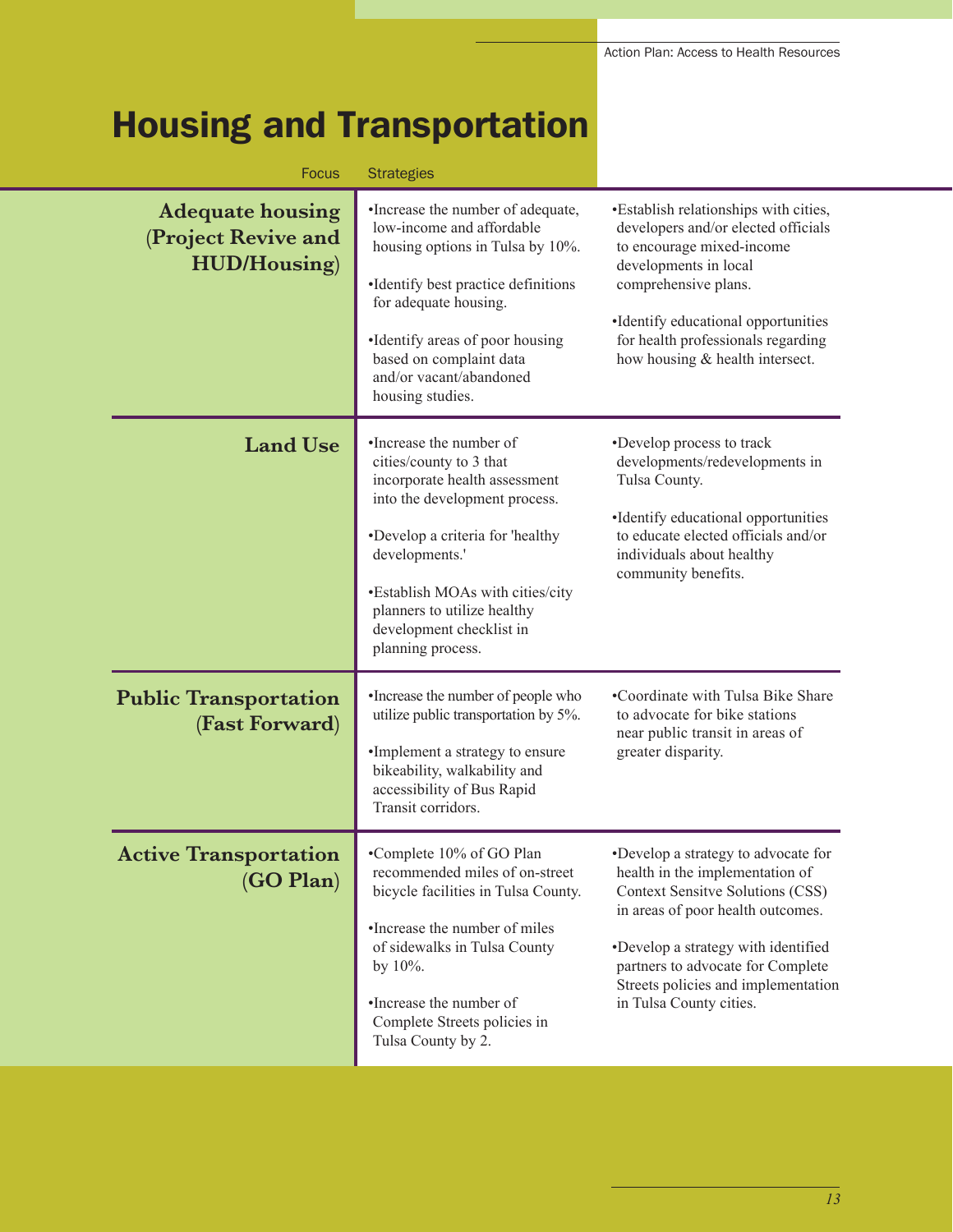### Health Care Access

| <b>Focus</b>                                                                                                    | <b>Strategies</b>                                                                                                                                                                                                                                                                                                                         |                                                                                                                                                                                                                                                                                  |
|-----------------------------------------------------------------------------------------------------------------|-------------------------------------------------------------------------------------------------------------------------------------------------------------------------------------------------------------------------------------------------------------------------------------------------------------------------------------------|----------------------------------------------------------------------------------------------------------------------------------------------------------------------------------------------------------------------------------------------------------------------------------|
| <b>Navigating Health</b><br>Systems &<br><b>Motivational</b><br>Interviewing                                    | •Increase the number of<br>motivational interviewing<br>network of trainers (MINT) in<br>Tulsa County to 13.<br>•Increase the number of health<br>professionals assisting clients<br>in navigating health systems<br>by 10%.<br>•Identify training opportunities<br>for motivational interviewing<br>and navigating health systems.       | •Develop evaluation process for<br>motivational interviewing and<br>navigating health systems.<br>•Develop educational materials to<br>promote use of motivational<br>interviewing & navigating health<br>systems.                                                               |
| <b>Access to Health Care</b><br>(Good Samaritan /<br><b>Morton</b><br>Comprehensive<br><b>Health Services</b> ) | •Increase the number of eligible<br>people utilizing public health<br>care transportation services by<br>10%.<br>•Increase the number of eligible<br>people receiving health care at<br>under-capacity mobile and/or<br>sliding scale clinics by 10%.<br>•Identify all public health care<br>transportation resources in<br>Tulsa County. | •Develop strategy with identified<br>partners to leverage marketing for<br>promoting sliding scale /mobile<br>clinics and public health care<br>transportation services.<br>•Identify all mobile and low income<br>clinics in Tulsa County with<br>capacity to increase clients. |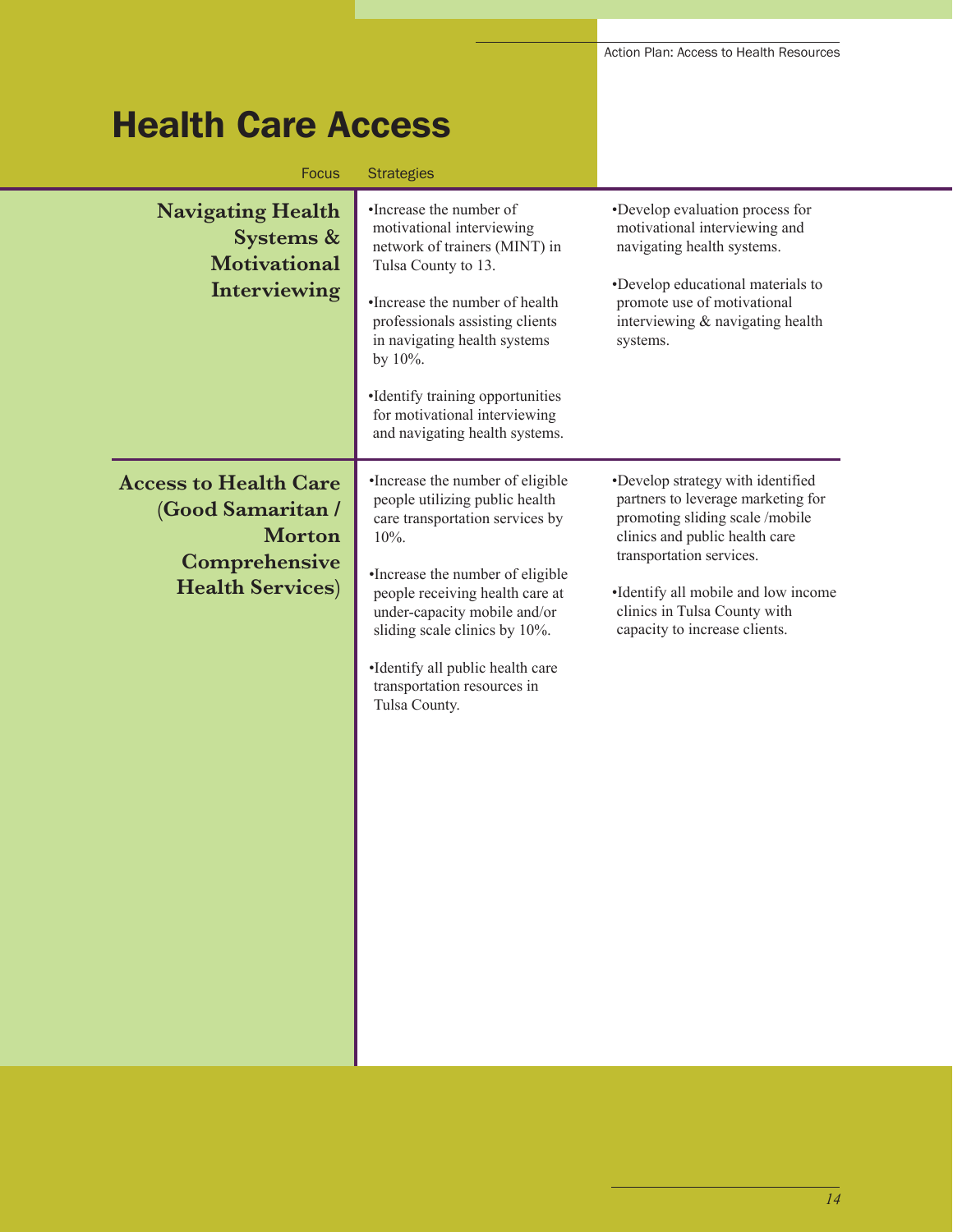### Food Access

| <b>Focus</b>                                           | <b>Strategies</b>                                                                            |  |
|--------------------------------------------------------|----------------------------------------------------------------------------------------------|--|
| <b>Food Security</b><br>(Healthiest Cities             | •Increase availability of healthy<br>food retail in areas of poor health<br>outcomes by 10%. |  |
| Challenge)                                             | •Identify corner stores to<br>increase shelf space for fruits<br>and vegetables.             |  |
|                                                        | •Identify mobile vendors to offer<br>at least one healthy choice.                            |  |
|                                                        | •Develop incentive<br>for participation.                                                     |  |
| <b>Sustainable Healthy</b><br><b>Food Availability</b> | •Increase compliance with<br>federal menu labeling<br>regulations by 10%.                    |  |
|                                                        | ·Identify restaurants<br>to participate.                                                     |  |
|                                                        | •Identify dietician with access<br>to software to assist in<br>calorie analysis.             |  |
|                                                        | •Develop incentive<br>for restaurants.                                                       |  |
|                                                        |                                                                                              |  |
|                                                        |                                                                                              |  |
|                                                        |                                                                                              |  |
|                                                        |                                                                                              |  |
|                                                        |                                                                                              |  |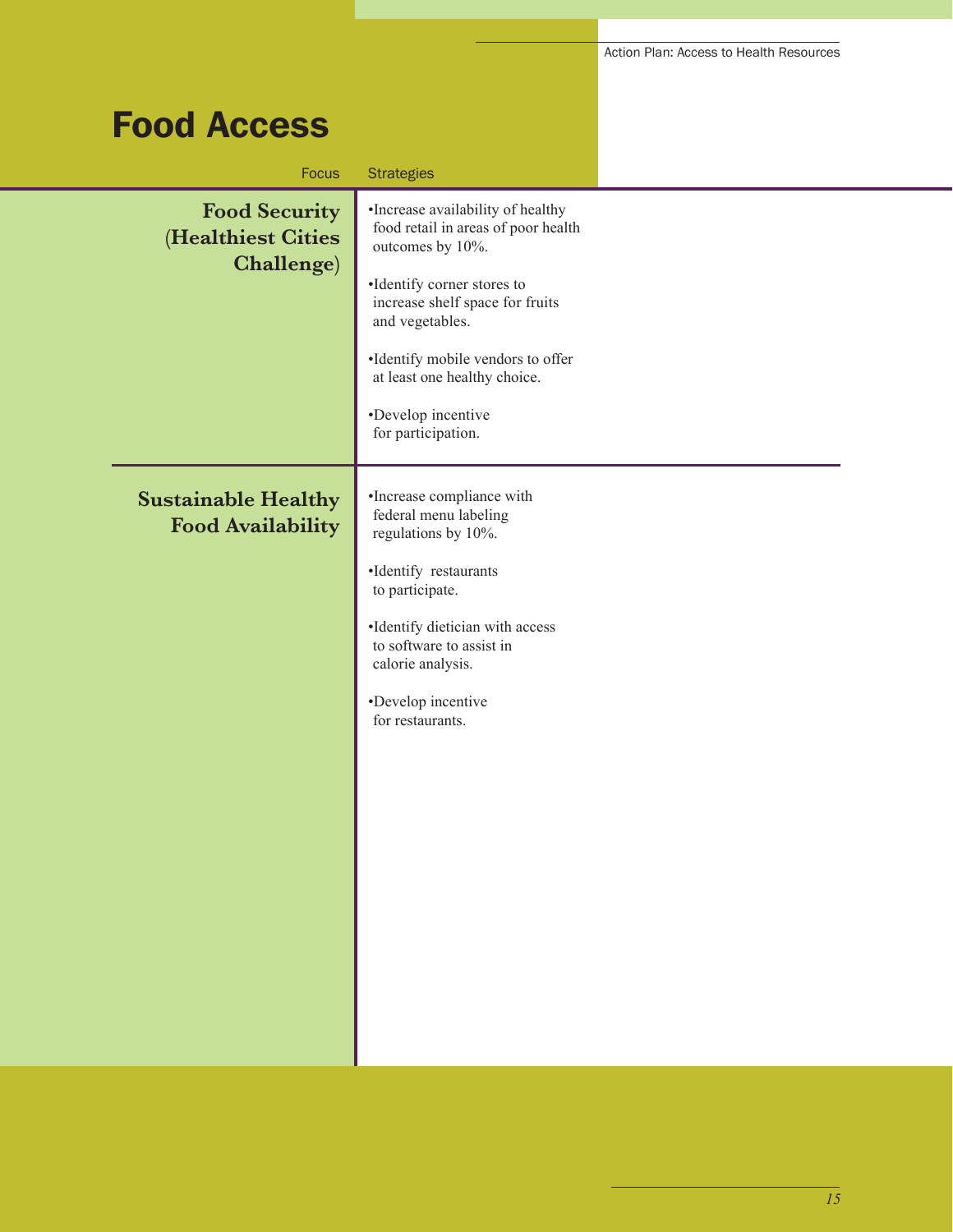### Implementation

#### **Pathways to Health**

Pathways to Health (P2H) is a local non-profit organization that seeks to improve the health and wellness of residents of Tulsa County by making the healthy choice the easy choice. Their vision to create the healthiest county in the United States by leveraging cross-sector community partnerships makes them the natural leader of the Tulsa County CHIP. P2H has been involved throughout the development of the Tulsa County CHIP and has identified champion organizations and individuals to collaborate on the activities of the CHIP.

Not only will P2H serve as the designated organization responsible for implementing the CHIP, they also coordinate resource development by seeking out, applying for, and assisting in administration of grants and other funding opportunities that will augment the activities of the Tulsa County CHIP. Since P2H was incorporated as a non-profit, the board has given seed grants to community projects every year with a different key initiative. In 2015, six grants were awarded to address obesity. In 2016, six grants were provided to those working on any of the social determinants of health. Health is multidimensional, and P2H will continue to diversify the focus of the seed grants. New in 2017, with the launch of the CHIP, the board will award two additional grants to mobilize the activities outlined in the CHIP.

#### **Measurement**

While the Tulsa County CHIP is owned by P2H and its community partners, THD will be instrumental in assessing the progress of each activity, outcome and process measures annually. The Tulsa County CHIP website, a Live Stories dashboard page, will be updated regularly to include CHIP activities and events occurring, community partners involved, health improvement metrics, and a documented source of success stories and challenges overcome in addressing the health disparity and equity issues the communities of Tulsa County face.

Additionally, an annual progress report will be published by THD and shared with partners on the Tulsa County CHIP website. Progress reports will include action plan data visualizations and stories of the successes and challenges met each year, along with revisions to strategies and activities in the event that newly developed or identified health issues, changing levels of resources or other unforeseen challenges arise.

The 2017 Tulsa County CHIP is a three-year plan. In 2018, new community health needs assessments will be conducted in order to develop and inform the planning process for the next Tulsa County CHIP, to be released in 2020.

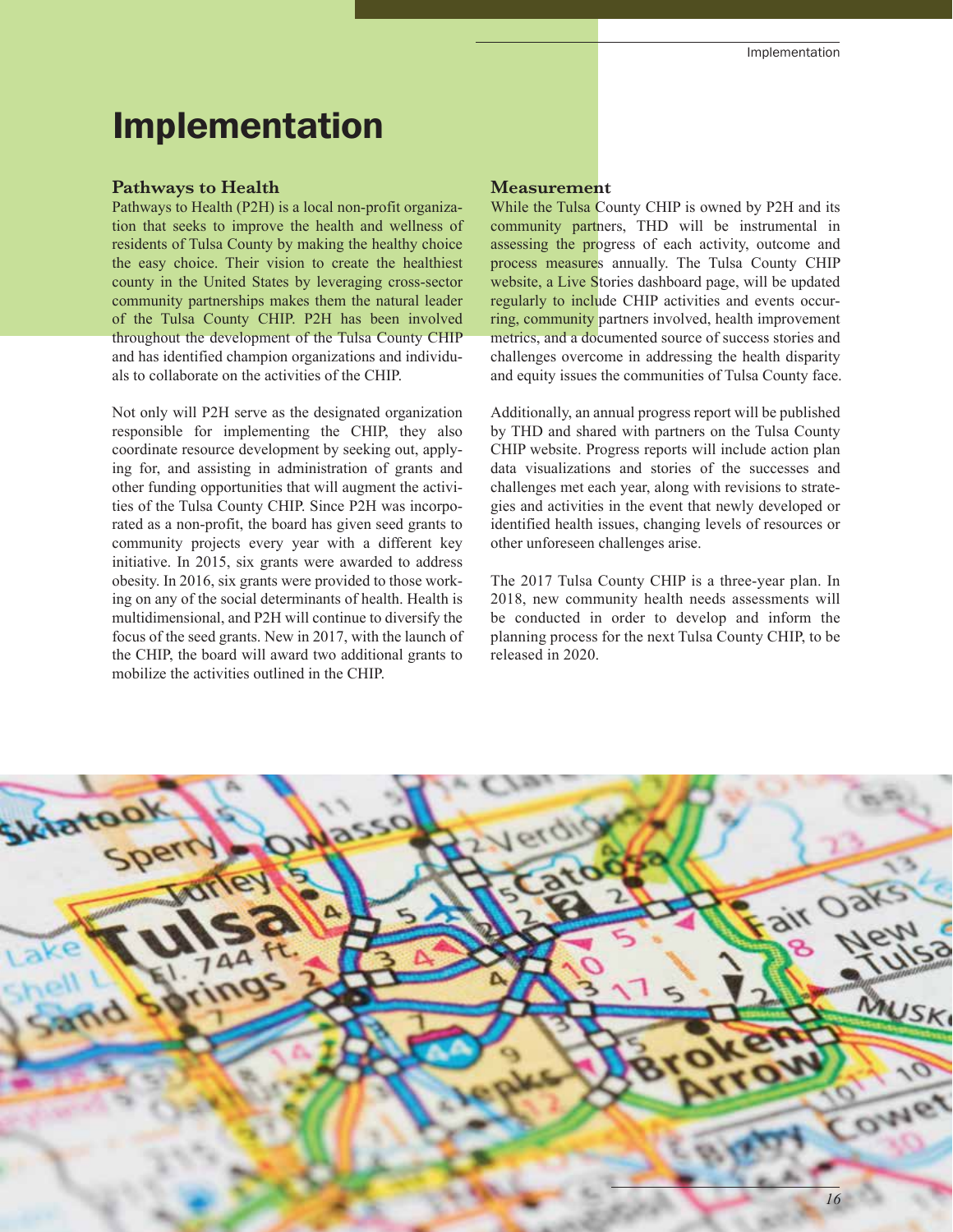### **Conclusion**

### **What can you do to help your community get healthier?**

Get involved! Connect with P2H at www.pathwaystohealthtulsa.org and find out what is happening in your community and how you can participate:

- Attend quarterly CHIP progress meetings beginning in January
- See what community partners are doing to improve health in the Live Stories section
- Collaborate with cross sector partners on grant opportunities



### Acknowledgements

This is a THD 2017 publication, prepared by the Health Data & Policy and Marketing & Creative Services divisions. No copies were printed.

### **Special thanks to:**

 Saint Francis Health System St. John Health System Morningcrest Health Care Foundation Be Healthy Denver Pathways to Health Tulsa Health Department And All CHIP Stakeholders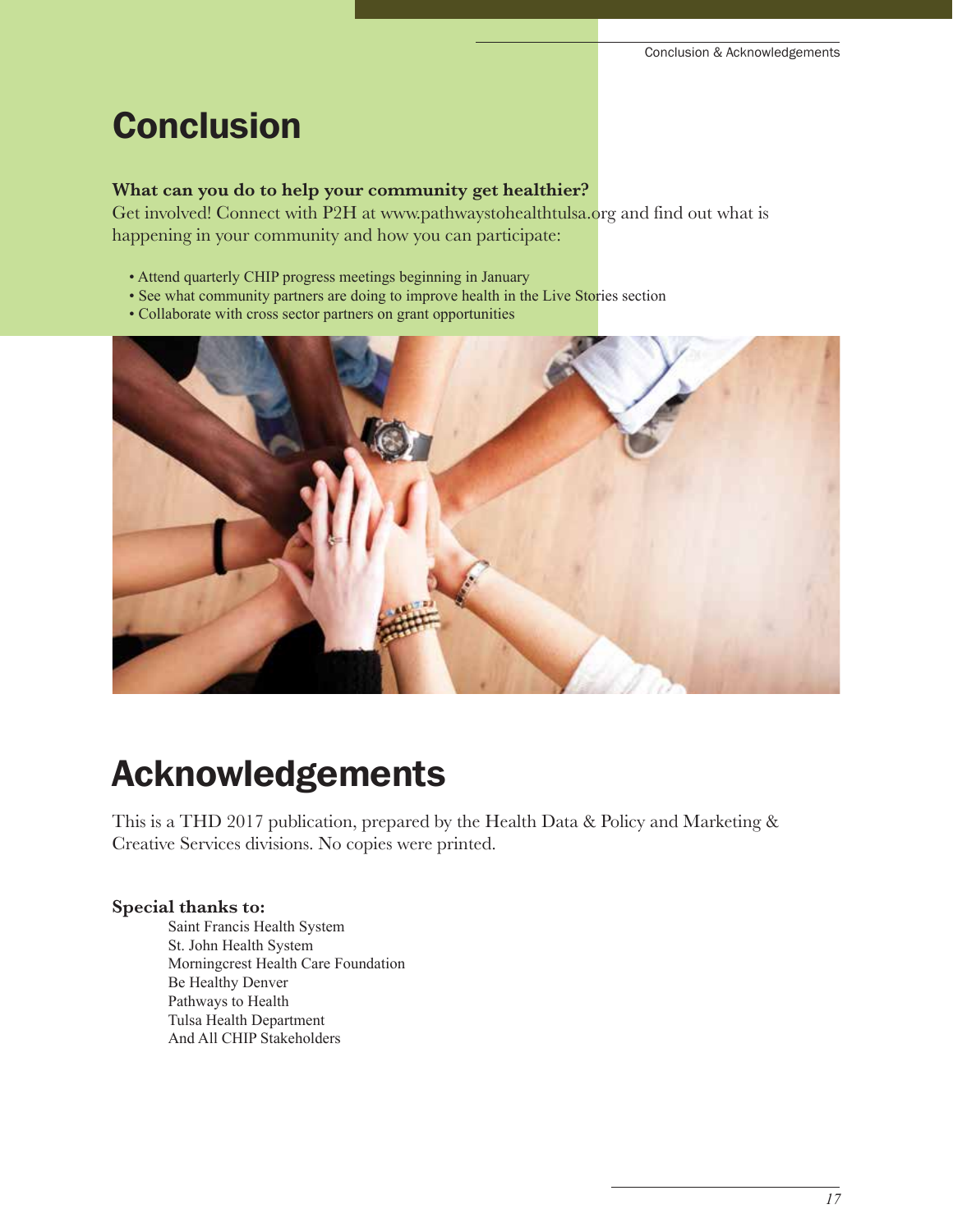### Appendix A: CHIP Team Membership

#### **Core Team**

| Name                 | CF    |
|----------------------|-------|
| Dr. Bruce Dart       | D     |
| Joani Dotson         | $P_1$ |
| Kaitlin Snider       | Fε    |
| Roshini Muralidharan | L0    |
| <b>Jill Almond</b>   | Tε    |
| Kelly VanRuskirk     | Τs    |

#### **Steering Committee**

Name Chief Chief Chief Chief Chief Chief Chief Chief Chief Chief Chief Chief Chief Chief Chief Chief Chief Chief Chief Chief Chief Chief Chief Chief Chief Chief Chief Chief Chief Chief Chief Chief Chief Chief Chief Chief C **Dr. Bruce Dart Director** Tulsa Health Department

Tulsa Health Department Acilitator Facilitator Facilitator Facilitator Facilitator Facilitator Facilitator Facilitator Facilitator Facilitator Facilitator Facilitator Facilitator Facilitator Facilitator Facilitator Facilitator Facilitator Facilit **Roshini Muralidharan Logistics** Tulsa Health Department Insk Force Leader Tulsa Health Department Kelly VanBuskirk Task Force Leader Tulsa Health Department

| Name                 | Organization                                                |
|----------------------|-------------------------------------------------------------|
| Aimee Hass           | American Heart Association                                  |
| Annie Berrett        | University of Oklahoma Health Sciences Center               |
| Annie Smith          | St. John Health System                                      |
| April Merrill        | Legal Aide Services of Oklahoma                             |
| <b>Ben Dodwell</b>   | Good Samaritan Health Services                              |
| Damali Wilson        | <b>EduRec Tulsa</b>                                         |
| Daniel Sperle        | Tulsa Bike Share                                            |
| Denise Senger        | Oklahoma Project Women and Tulsa Area Free Clinic Coalition |
| Dianne Hughes        | Family and Children's Services                              |
| Dr. Richard Wansley  | Mental Health Association in Tulsa, Inc.                    |
| Eileen Bradshaw      | Community Food Bank of Eastern Oklahoma                     |
| Emmanuel Voska       | YMCA of Greater Tulsa                                       |
| Erin Collier         | <b>American Cancer Society</b>                              |
| Fran Trujillo        | University of Oklahoma Health Sciences Center               |
| Gail Bieber          | <b>LIFE Senior Services</b>                                 |
| Gary Nunley          | Aruba Community Clinic                                      |
| Gary Percefull       | <b>Tulsa Public Schools</b>                                 |
| Ida Ivey             | Morton Comprehensive Health Services                        |
| <b>James Stewart</b> | <b>Hillcrest Medical Center</b>                             |
| Jeni Dolan           | Operation Aware of Oklahoma                                 |
| Jessica Scott        | Child Abuse Network                                         |
| Jim McCarthy         | Community Health Connection                                 |
| Jodi Hudson          | American Cancer Society                                     |
| Dr. John Schumann    | University of Oklahoma-Tulsa                                |
| Julie Ryker          | <b>LIFE Senior Services</b>                                 |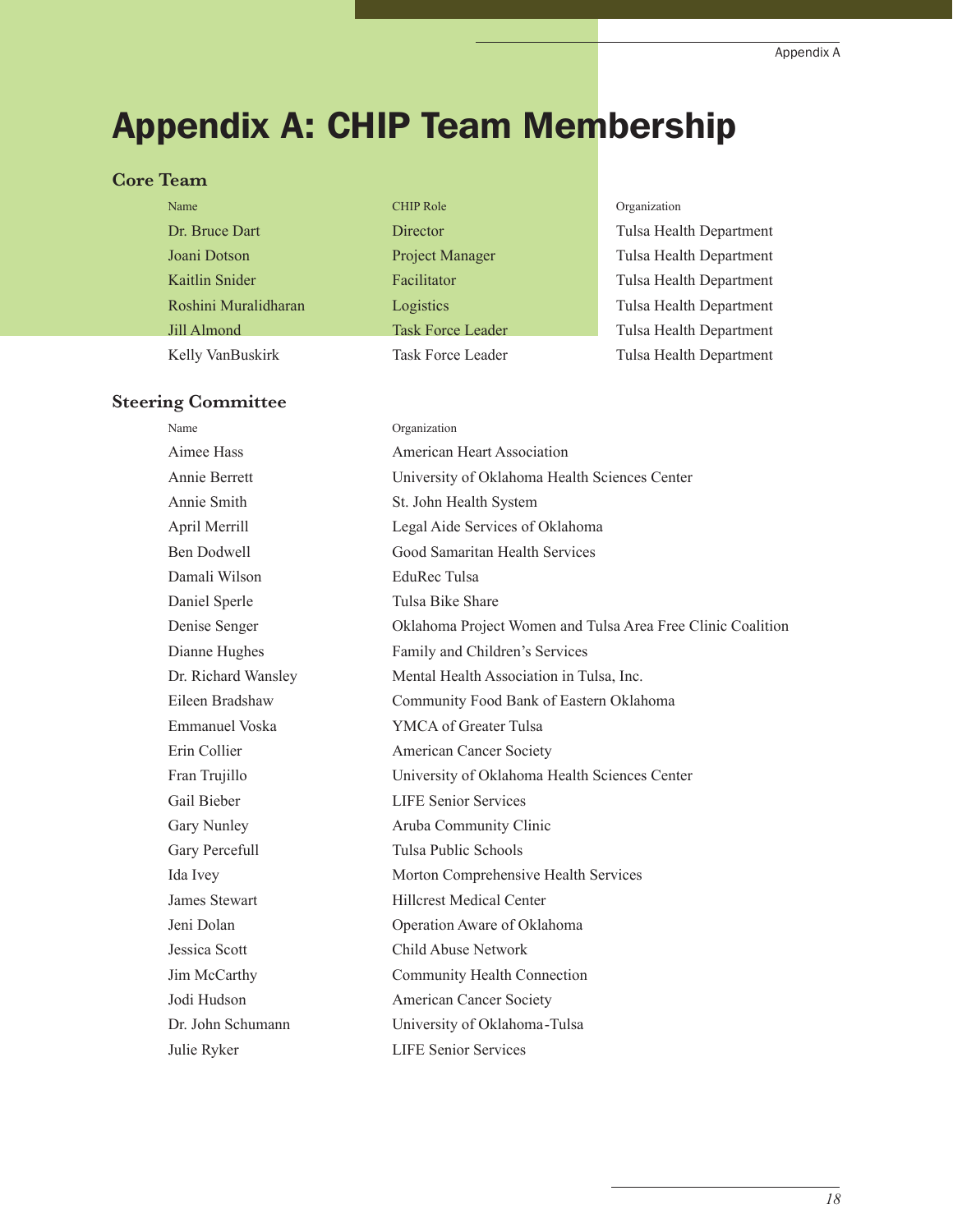| Kathy Taylor               | Lobeck Taylor Family Foundation                      |
|----------------------------|------------------------------------------------------|
| Katie Gill Miller          | YWCA of Greater Tulsa                                |
| Katie Plohocky             | Healthy Community Store Initiative                   |
| Krista Lewis               | Family and Children's Services                       |
| Dr. Laura Dempsey-Polan    | Morton Comprehensive Health Services                 |
| Leslie Carroll             | Pathways to Health                                   |
| Lilli Land                 | <b>LIFE Senior Services</b>                          |
| Linda Drumm                | St. John Health System                               |
| Luisa Krug                 | Tulsa Health Department                              |
| Macy Tooke                 | St. John Health System                               |
| Margaret Love              | <b>CUBES</b>                                         |
| Mary B Williams            | University of Oklahoma Health Sciences Center        |
| <b>Chief Micheal Baker</b> | City of Tulsa                                        |
| Michael Birkes             | University of Oklahoma Urban Design Studio           |
| Michelle Carlton           | Oklahoma State University Center for Health Services |
| Priscilla Haynes           | Tulsa Health Department                              |
| Reggie Ivey                | Tulsa Health Department                              |
| Rev. Ron Robinson          | A Third Place Community Foundation                   |
| Richard Wansley            | Mental Health Association in Tulsa, Inc.             |
| Rocky Bright               | Tulsa Technology Center                              |
| Scott Buffington           | Tulsa Health Department                              |
| Shari Holdman              | <b>American Heart Association</b>                    |
| Shelley Nachtigall         | Arubah Community Clinic                              |
| Shelly Cadamy              | Workforce Tulsa                                      |
| Sherry Gamble-Smith        | Greenwood Chamber of Commerce                        |
| Vanessa Hall-Harper        | <b>TSET Healthy Living Program</b>                   |
| Zack Stoycoff              | Tulsa Regional Chamber                               |

### **Access to Health Resources Task Force**

| Name           | Organization                        |
|----------------|-------------------------------------|
| Annie Smith    | St. John Health System              |
| April Merrill  | Legal Aide Services of Oklahoma     |
| Ben Dodwell    | Good Samaritan Health Services      |
| Daniel Sperle  | Tulsa Bike Share                    |
| Diane Hughes   | Family and Children's Services      |
| Emmanuel Voska | YMCA of Greater Tulsa               |
| Fauzia Khan    | Oklahoma State Department of Health |
| Gary Hamer     | City of Tulsa                       |
|                |                                     |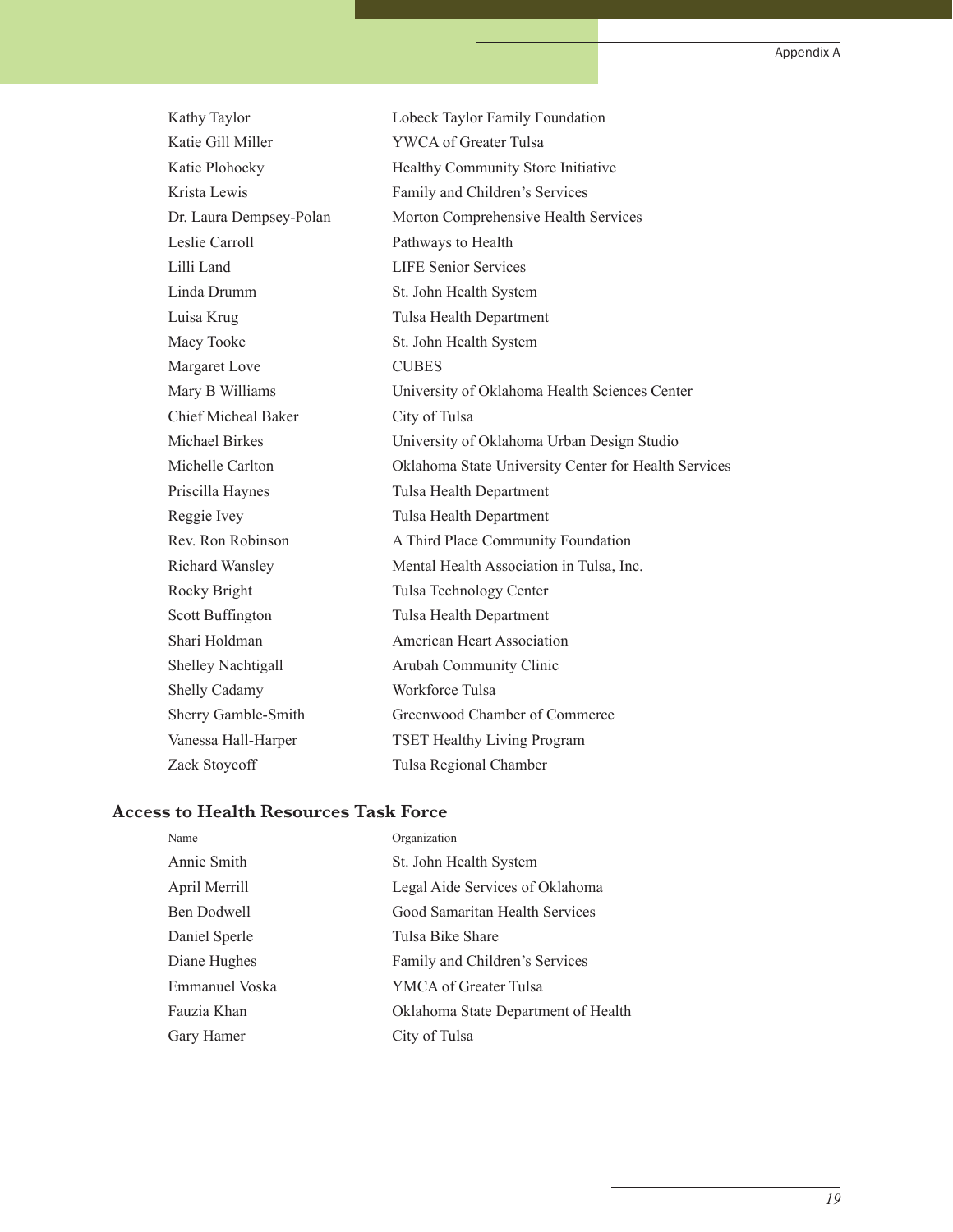| Gary Nunley               | Arubah Community Clinic                              |
|---------------------------|------------------------------------------------------|
| Gary Percefull            | Tulsa Public Schools                                 |
| Jennifer Haddaway         | <b>INCOG</b>                                         |
| Katie Gill-Miller         | YWCA of Greater Tulsa                                |
| Dr. Laura Dempsey-Polan   | Morton Comprehensive Health Services                 |
| Leslie Carroll            | Pathways to Health                                   |
| Lilli Land                | <b>LIFE Senior Services</b>                          |
| Luisa Krug                | Tulsa Health Department                              |
| Mary Williams             | University of Oklahoma Health Sciences Center        |
| Michael Birkes            | University of Oklahoma Urban Design Studio           |
| Michelle Carlton          | Oklahoma State University Center for Health Services |
| Ric Munoz                 | University of Oklahoma                               |
| Rita Scott                | Oklahoma Farm and Food Alliance                      |
| Shari Holdman             | American Heart Association                           |
| <b>Shelley Nachtigall</b> | Arubah Community Clinic                              |
| Vanessa Hall-Harper       | <b>TSET Healthy Living Program</b>                   |

### **Health Education and Education Systems Task Force**

| Name                  | Organization                                  |
|-----------------------|-----------------------------------------------|
| Annie Berrett         | University of Oklahoma Health Sciences Center |
| <b>Charley Daniel</b> | Tulsa Health Department                       |
| Fauzia Khan           | Oklahoma State Department of Health           |
| Fran Trujillo         | University of Oklahoma Health Sciences Center |
| Gary Percefull        | Tulsa Public Schools                          |
| Jeni Dolan            | <b>Operation Aware</b>                        |
| Jessica Luong         | <b>Operations Aware</b>                       |
| Julie Ryker           | <b>LIFE Senior Services</b>                   |
| Kathy Taylor          | Lobeck Taylor Family Foundation               |
| Leslie Carroll        | Pathways to Health                            |
| Lizette Merchon       | University of Oklahoma Health Sciences Center |
| Luisa Krug            | Tulsa Health Department                       |
| Martha Rains          | Morton Comprehensive Health Services          |
| Nancy Grayson         | American Heart Association                    |
| Pam Rask              | Tulsa Health Department                       |
| <b>Shelley Cadamy</b> | Workforce Tulsa                               |
| Vanessa Hall-Harper   | <b>TSET Healthy Living Program</b>            |
|                       |                                               |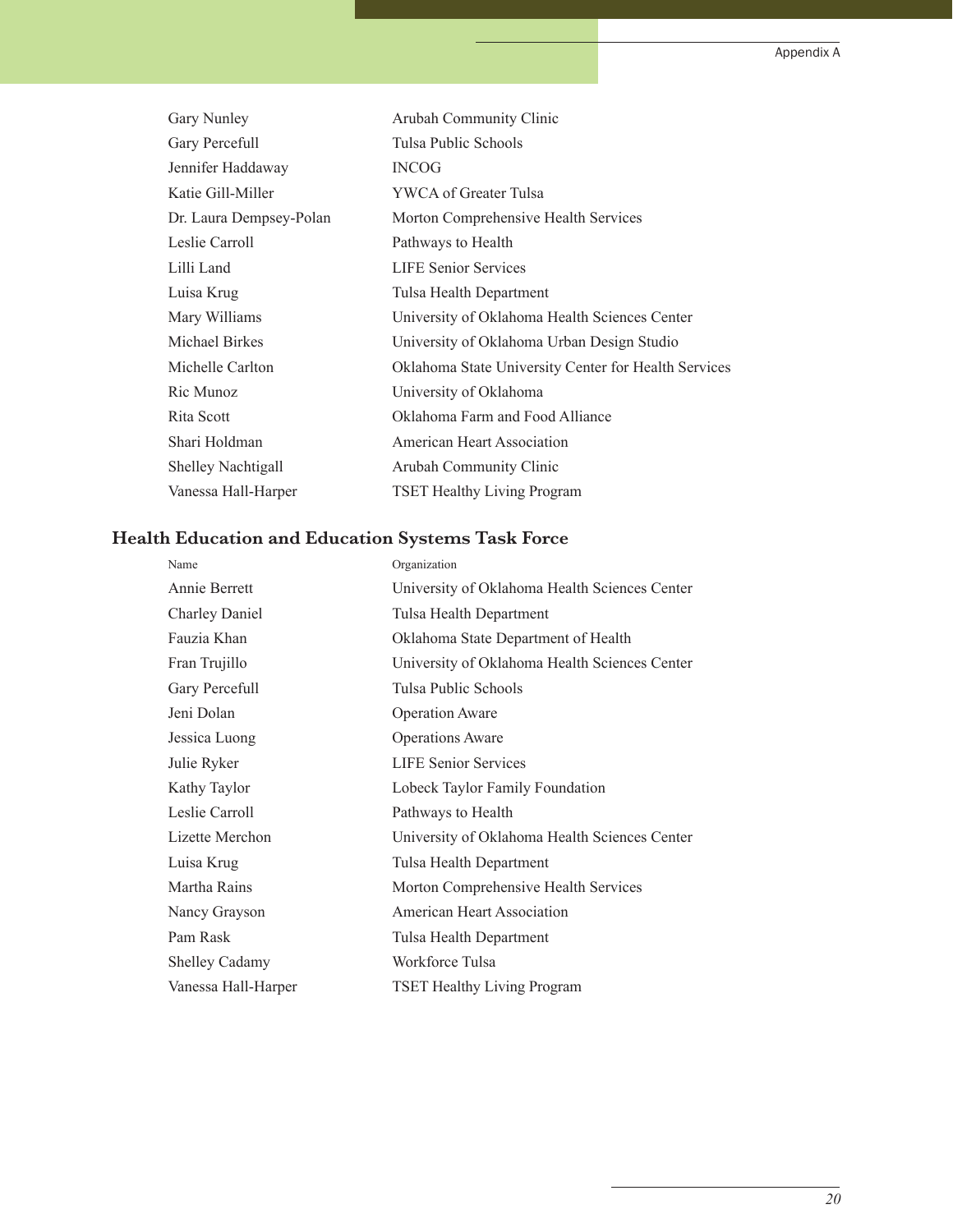### Appendix B



James O. Goodwin Health Center

#### **Tulsa County Community Health Improvement Plan**

#### **COMMITMENT AGREEMENT**

AIM Statement: *The opportunity exists to develop a streamlined process for the development of the Community Health Improvement Plan (CHIP) through collaboration, plan development, and data analysis. The goal of the CHIP is to improve the health and well-being of Tulsa residents. The development process will convene from August-November 2016 with the CHIP being released in January 2017.*

As a representative of \_\_\_\_\_\_\_\_\_\_\_\_\_\_\_\_\_\_\_\_\_\_\_ and an advocate for the improvement of health, increased health equity and reduction of social injustice, I, the same of the late of the hereby agree to commit to participate and engage as a Steering Committee member in the development of the Tulsa County CHIP. Furthermore, I agree to the following time commitments as a member of the Steering Committee. Should I be unable to attend a meeting or participate in independent work or activities, I will ensure that my proxy, is up to date on activities and information regarding the CHIP

development and will be able to participate and engage in the process.

|                    | <b>Tulsa County CHIP Timetable</b> |                                                    | <b>Estimated Time</b> |
|--------------------|------------------------------------|----------------------------------------------------|-----------------------|
|                    |                                    |                                                    | Commitment (SC)       |
| <b>Item</b>        | Date                               | <b>Action</b>                                      |                       |
| <b>CHIP</b>        | Aug. 2016                          | <b>CHIP Steering Committee convenes</b>            | 1 hr. mtg.            |
| <b>Planning</b>    | Aug. 2016                          | Steering Committee selects initial health topics   | 2 hrs. mtg.           |
|                    | Sep. 2016                          | Steering Committee finalizes top priorities (2-3), | $3-4$ hrs. mtg.       |
|                    |                                    | complete Vision statement                          |                       |
|                    | Oct. 2016                          | Two task forces meet and develop plans             | 3-4 mtgs.; 3-4 hrs.   |
|                    |                                    |                                                    | independent           |
|                    | Nov. 2016                          | Steering Committee and Task Forces review draft    | 1 hr. mtg.; 2hrs.     |
|                    |                                    | <b>CHIP</b>                                        | independent           |
|                    | Jan. 2017                          | <b>CHIP Released</b>                               | 1 hr. event           |
| <b>CHIP</b>        | 2017 - 2019                        | <b>CHIP Implementation</b>                         | Varies                |
| <b>CHIP Report</b> | 2017                               | <b>CHIP Annual Report</b>                          | 1 hr. annual mtg.     |
|                    | 2018                               | <b>CHIP Annual Report</b>                          | 1 hr. annual mtg.     |
| <b>CHIP Report</b> | 2018                               | <b>CHIP Final Report</b>                           | 1 hr. annual mtg.     |

Name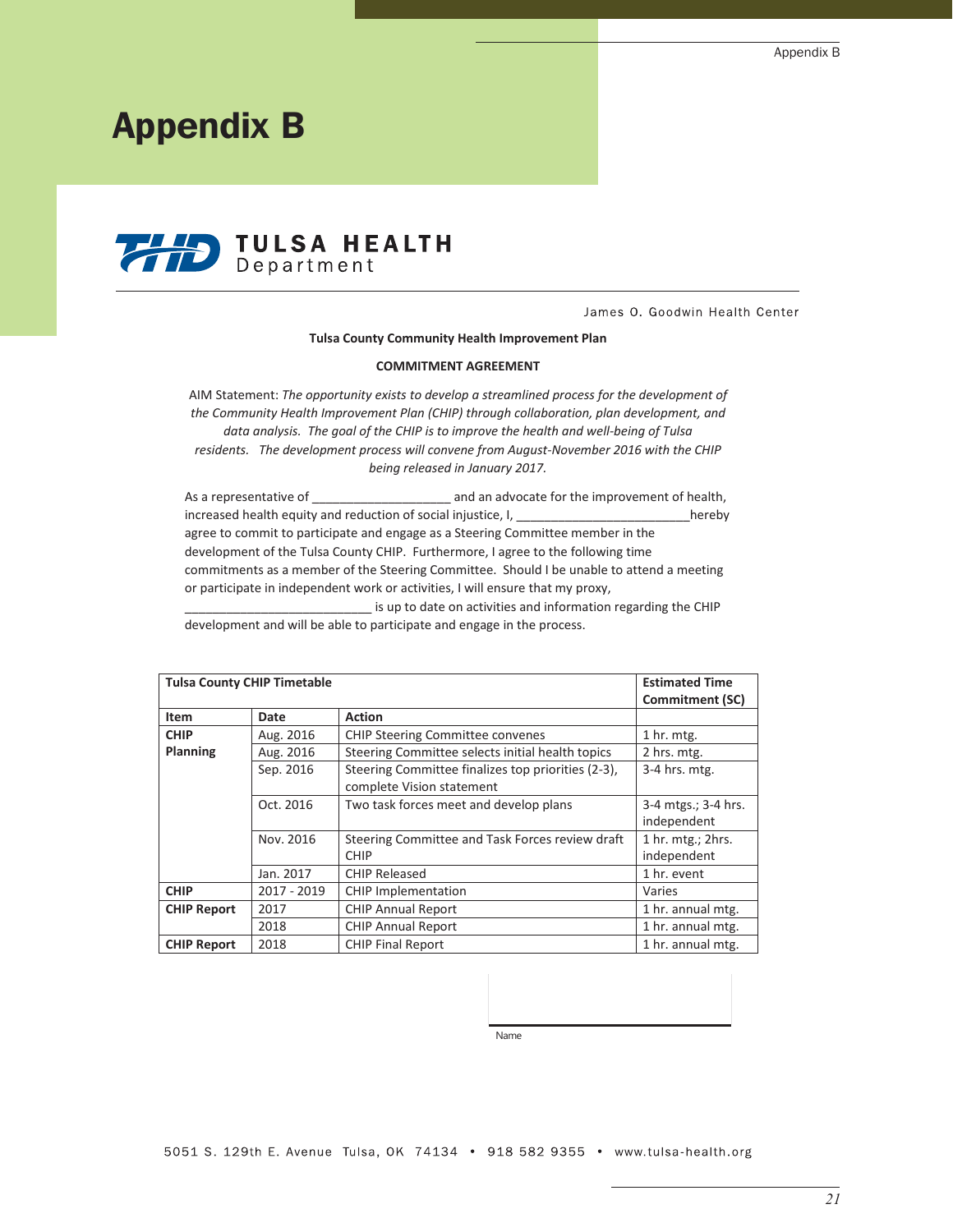### Appendix C



**Date: 3/7/2016**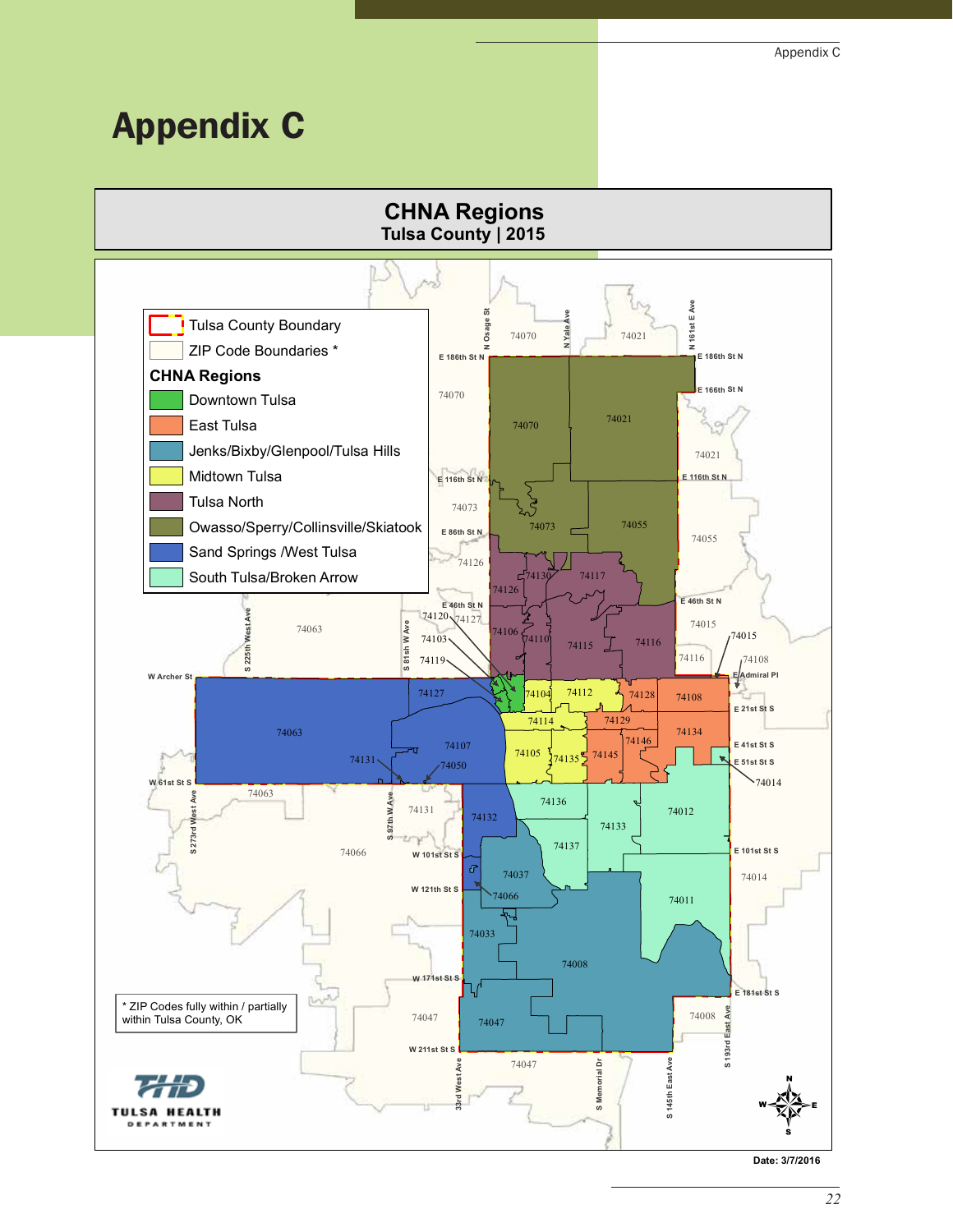### Appendix D

#### **Action Plan: Access to Health Resources Data Sources**

| Objective                                                       | <b>Outcome Measure</b>                                                                                                                                                                                                 | Description                                                                                                                                                                 | Source                                                                              | Year(s)   | <b>Most Recent</b><br><b>Metrics</b> | <b>Goal Metric</b>                      |
|-----------------------------------------------------------------|------------------------------------------------------------------------------------------------------------------------------------------------------------------------------------------------------------------------|-----------------------------------------------------------------------------------------------------------------------------------------------------------------------------|-------------------------------------------------------------------------------------|-----------|--------------------------------------|-----------------------------------------|
| Adequate housing (Project Revive plus<br>HUD/Housing)           | Outcome: Increase the number of<br>adequate, low-income and<br>affordable housing options in Tulsa<br>by 10%.                                                                                                          | Fair housing total units                                                                                                                                                    | Tulsa County Report, Housing<br>Needs Assessment, Statewide<br><b>Housing Study</b> | 2015      | 9868                                 | 10854                                   |
| <b>Public transportation (Fast Forward)</b>                     | Outcome: Increase the number of<br>people who utilize public<br>transportation by 5%.                                                                                                                                  | Ridership data                                                                                                                                                              | Metropolitan Tulsa Transit<br>Authority Ridership Data                              |           |                                      |                                         |
| Land Use                                                        | Outcome: Increase the number of<br>cities/county to 3 that incorporate process by THD<br>health assessment into the<br>development process.                                                                            | Plan review assessment                                                                                                                                                      | Plan4Health grant, THD                                                              | 2016      | $\overline{2}$                       | 5                                       |
| Active Transportation (GO Plan)                                 | Outcome: Complete 10% of GO<br>Plan recommended miles of on-<br>street bicycle facilities in Tulsa<br>County.                                                                                                          | On-street bicycle facilities:<br>signed routes, shared lane<br>markings, priority shared<br>lanes, bicycle corridors, bike<br>lanes, buffered bike lanes<br>and cycletracks | GO Plan                                                                             | 2015      |                                      | 80 miles; 800 miles<br>total in GO Plan |
|                                                                 | Outcome: Increase the # of miles<br>of sidewalks in Tulsa County by<br>10%.                                                                                                                                            | Number of miles of arterial<br>sidewalks.                                                                                                                                   | INCOG sidewalk gap study /<br>recommended in GO Plan                                | 2013      |                                      |                                         |
|                                                                 | Outcome: Increase the number of<br>Complete Streets policies in Tulsa<br>County by 2.                                                                                                                                  | Complete streets<br>resolutions                                                                                                                                             | Local city/county policy;<br>captured by TSET.                                      | 2016      | 3                                    | 5                                       |
| Navigating Health Systems &<br><b>Motivational Interviewing</b> | Outcome: Increase the number of<br>motivational interviewing network<br>of trainers (MINT) in Tulsa County<br>to 13.                                                                                                   | Number of MINT providers.                                                                                                                                                   | OHIP                                                                                | 2015      |                                      | 13 - 1/3 of the OK<br>goa of 40.        |
|                                                                 | Outcome: Increase the number of<br>health professionals assisting<br>clients in navigating health<br>systems by 10%.                                                                                                   | Determined by process<br>outcome: develop<br>evaluation process for<br>motivational interviewing<br>and navigating health<br>systems.                                       | CHIP                                                                                |           |                                      |                                         |
| Access to Healthcare (Good Samaritan /                          | Outcome: Increase the number of<br>eligible people utilizing public<br>healthcare transportation services healthcare transportation<br>by 10%.                                                                         | Determined by process<br>outcome: identify all public<br>resources in Tulsa County.                                                                                         | CHIP                                                                                |           |                                      |                                         |
| Morton Comprehensive Health<br>Services)                        | Outcome: Increase the number of Determined by process<br>people eligible to receive services outcome: identify all mobile<br>receiving healthcare at under-<br>capacity mobile and/or sliding<br>scale clinics by 10%. | and low-income clinics in<br>Tulsa County with capacity<br>to increase clients.                                                                                             | CHIP                                                                                |           |                                      |                                         |
| <b>Food Security (Healthiest Cities</b><br>Challenge)           | Outcome: Increase availability of<br>healthy food retail in areas of poor<br>health outcomes by 10%.                                                                                                                   | Number of stores, mobile<br>vendors                                                                                                                                         | HCC grant, P2H                                                                      | 2016-2018 | 0                                    | 5 stores, 10 mobile<br>vendors          |
| Sustainable Healthy Food Availability                           | Outcome: Increase compliance<br>with federal menu labeling<br>regulations by 10%.                                                                                                                                      | Number of restaurants                                                                                                                                                       | HCC grant, P2H                                                                      | 2016-2018 |                                      | 10                                      |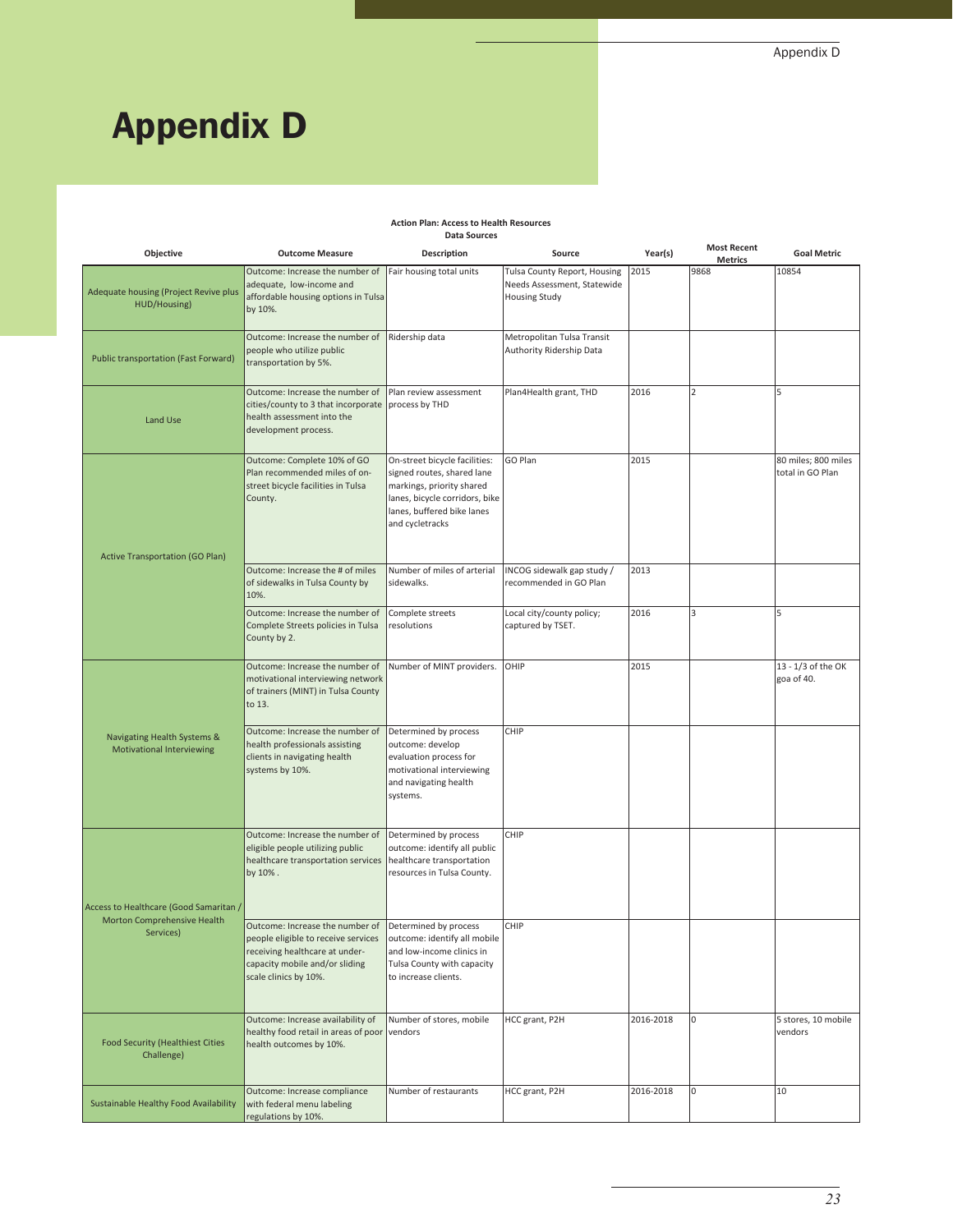**Most Recent** 

#### **Action Plan: Health Education and Education Systems Data Sources**

| Objective                                   | <b>Outcome Measure</b>                                 | <b>Description</b>                  | <b>Source</b>  | Years                              | <b>Metrics</b>  | <b>Goal Metric</b> |
|---------------------------------------------|--------------------------------------------------------|-------------------------------------|----------------|------------------------------------|-----------------|--------------------|
| Cooking<br><b>Demonstrations</b>            | Outcome: Ensure 10% of                                 | Poor health                         | <b>THD</b>     | 2011-2013                          | 17              | 10% of total       |
|                                             | healthy cooking                                        | outcomes                            |                |                                    | demonstrations  |                    |
|                                             | demonstrations occur in ZIP                            | determined by                       |                |                                    |                 |                    |
|                                             | codes with poor health                                 | <b>Health Profile</b>               |                |                                    |                 |                    |
|                                             | outcomes.                                              |                                     |                |                                    |                 |                    |
|                                             | Outcome: Increase number                               | Standardized                        | Cooking        | 2015                               | 269 individuals | 296 individuals    |
|                                             | of cooking demos                                       | evaluation                          | demonstrations |                                    |                 |                    |
|                                             | participation by 10%.                                  | measures                            |                |                                    |                 |                    |
|                                             | Outcome: Increase the                                  | Determined by                       | CHIP           |                                    |                 |                    |
|                                             | number of cooking                                      | process outcome:                    |                |                                    |                 |                    |
|                                             | demonstrations focusing on                             | identify existing                   |                |                                    |                 |                    |
| <b>Diabetic Cooking</b>                     | diabetic cooking by 10%.                               | cooking                             |                |                                    |                 |                    |
| <b>Demonstrations</b>                       |                                                        | demonstrations,                     |                |                                    |                 |                    |
|                                             |                                                        | including reach and                 |                |                                    |                 |                    |
|                                             |                                                        | formalize                           |                |                                    |                 |                    |
|                                             |                                                        | partnerships                        |                |                                    |                 |                    |
|                                             | Outcome: Increase number                               | through MOUs.<br>Oklahoma Nutrition | <b>OKDHS</b>   | 2016                               | 3 Farmer's      |                    |
|                                             | of SNAP recipients at                                  | Information and                     |                |                                    | Markets         |                    |
| <b>Tulsa Food Security</b>                  | Farmer's Markets and                                   | <b>Education project</b>            |                |                                    | participating   |                    |
| Council                                     | mobile grocers by 10%.                                 | data                                |                |                                    |                 |                    |
|                                             |                                                        |                                     |                |                                    |                 |                    |
|                                             | Outcome: Increase number                               | Demographic data                    | <b>TTC</b>     | 2014 - 2015                        | 2,020           | 2,222              |
|                                             | of diverse students                                    |                                     |                | <b>Enrollment Statistics</b>       |                 |                    |
|                                             | participating in a career track                        |                                     |                | NA - 389; Asian - 227,             |                 |                    |
|                                             | training program by 10%                                |                                     |                | Black - 440, Hispanic -            |                 |                    |
|                                             | (high school students and                              |                                     |                | 715; Hawaiian/PI - 7;              |                 |                    |
| <b>Career Track Training</b>                | adults).                                               |                                     |                | two or more races -                |                 |                    |
|                                             |                                                        |                                     |                | 211; Unknown - 31                  |                 |                    |
|                                             |                                                        |                                     |                |                                    |                 |                    |
|                                             | Outcome: Increase number                               | Enrollment statistics TTC           |                | $2014 - 2015$                      | 2,277 related   | 5,207              |
|                                             | of job placements by 10%.                              |                                     |                | <b>Enrollment Statistics</b>       | 2,457 positive  |                    |
|                                             |                                                        |                                     |                |                                    |                 |                    |
|                                             | Outcome: Decrease reported Self-reported data          |                                     | <b>OPNA</b>    | 2014                               | High risk-53.9% | High risk - 48.5%  |
|                                             | risky behaviors of students                            |                                     |                |                                    | (6th), 44.8%    | (6th), 40.3%       |
| <b>Risky Behavior</b>                       | by 10% (K-12).                                         |                                     |                |                                    | (8th), 41.7%    | (8th), 37.5%       |
|                                             |                                                        |                                     |                |                                    | (10th), 44.4%   | (10th), 40.0%      |
|                                             |                                                        |                                     |                |                                    | (12th)          | (12th)             |
| Prevention                                  | Outcome: Increase number                               | Includes substance                  |                | Operation Aware, School Year 15/16 | 52,565          | 57,822             |
|                                             | of students participating in<br>programming focused on | abuse, teen                         | PREP, IAK      |                                    |                 |                    |
|                                             |                                                        | pregnancy<br>prevention, health     |                |                                    |                 |                    |
|                                             | reducing risky behaviors by<br>10%.                    | education, bullying                 |                |                                    |                 |                    |
|                                             |                                                        |                                     |                |                                    |                 |                    |
| <b>After School</b><br><b>Opportunities</b> | Outcome: Increasing the                                | Developed through                   | <b>CHIP</b>    |                                    |                 |                    |
|                                             | number of after                                        | process outcome:                    |                |                                    |                 |                    |
|                                             | school/summer                                          | identify type and                   |                |                                    |                 |                    |
|                                             | opportunities in underserved map all free and          |                                     |                |                                    |                 |                    |
|                                             | areas by 10%.                                          | reduced after-                      |                |                                    |                 |                    |
|                                             |                                                        | school / summer                     |                |                                    |                 |                    |
|                                             |                                                        | opportunities in                    |                |                                    |                 |                    |
|                                             |                                                        | Tulsa County.                       |                |                                    |                 |                    |